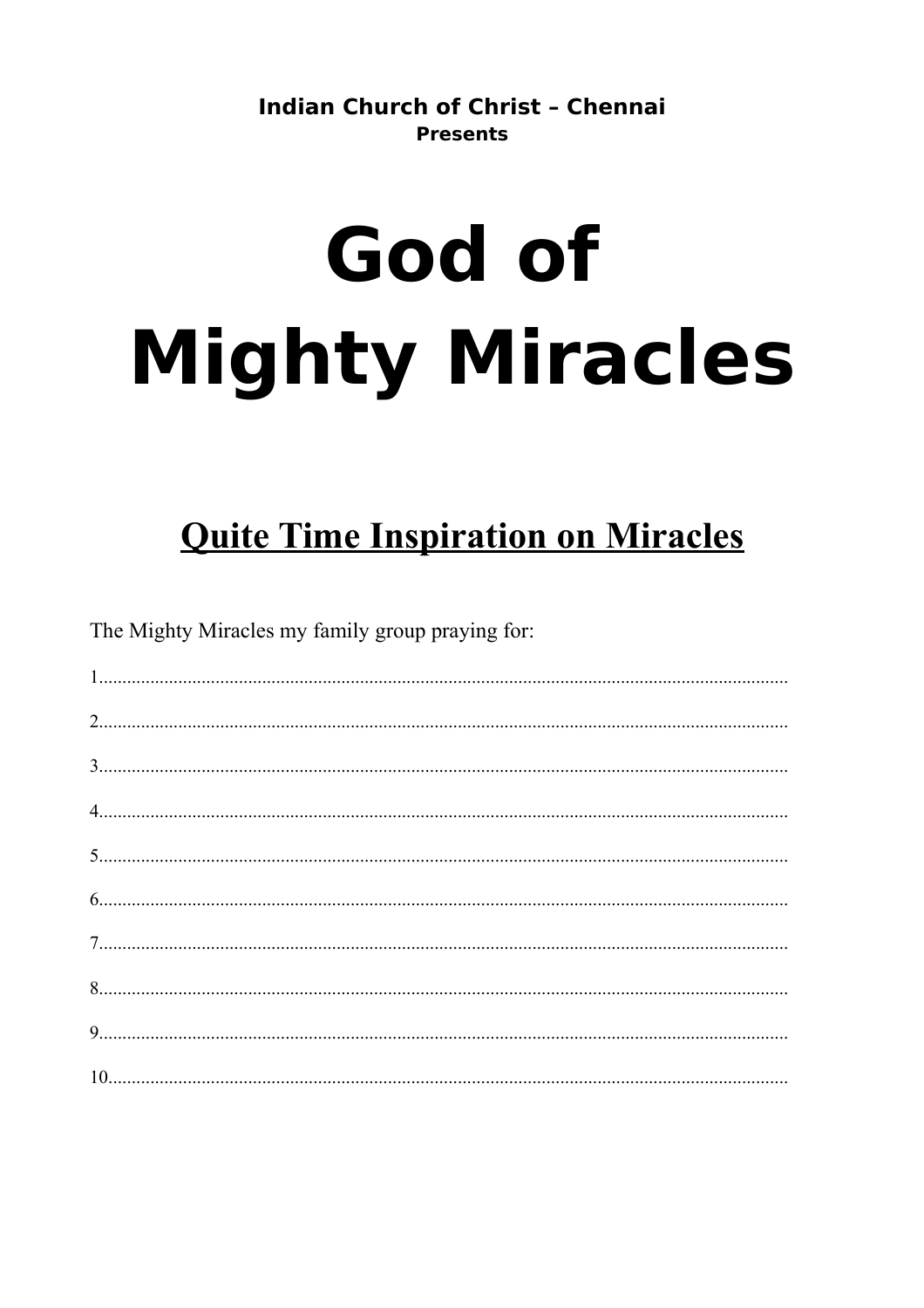#### 1. Rid the decays [Mark 1:40-42]

Leprosy vividly illustrates sin and it fruits. The disease's effects on the body demonstrate the effects of sin on the mind. Leprosy represents God's view of sin, as detestable, deforming, and unclean. Both leprosy and sin begin small then grow relentlessly until they infect the whole person. Luke the physician, in describing the man as "full" of the dreadful disease (Luke 5:12), implies that he was about to die. In this advanced stage of leprosy, he was living apart from other people. According to Leviticus 13:45, he had to wear a cloth over his mouth and cry, "Unclean, unclean."

Imagine giving a shake hand to your garbage man!! How much more a full-blown leper? The puss, the falling limbs, the stink, the look in his eyes. It is not easy for us to touch or to give a back rub. A touch from Jesus could take away all the rots in his body. Indeed a mighty miracle!

In this situation, as in others, Jesus performs a miracle in which there can be no doubt that God alone healed him. God's healing power is most obviously seen when he does mighty miracles in "hopeless" situations. He may simply be letting the situation progress so that we have no doubt about who has come to our aid and whose power solved the crisis. In persevering, we grow spiritually, and he receives greater glory.

#### 2. A Bruised Reed [Mark 3:1-6]

The man Christ healed is described as having a "withered hand." With professional accuracy, Luke alone tells us that it was his right hand. Since most people are right-handed, his right hand was especially important to him since he likely needed it to work. In addition, only the man's hand was withered or shriveled, not his whole arm, apparently the result of paralysis due to some accident or disease rather than a congenital deformity. It was Jesus policy neither to break a bruised reed nor to snuff out a smoldering wick. In faithfulness he bring forth justice (Isaiah 42:3)

This man was in the right place—where he should have been—on the Sabbath day. If he had stayed home that day, would he have had this wonderful opportunity to be healed? The same principle holds true regarding our own "Sabbath" attendance with others of God's Church. If we fail to attend services, mid-weeks, fellowships, prayer times and other spiritual activities we are going to miss out on the spiritual healing God provides through the inspired messages from His Word, as well as the encouragement of the brethren to press on in faith and obedience to God.

Can you see a bruised reed or withered hand in your spiritual walk? Jesus is handy.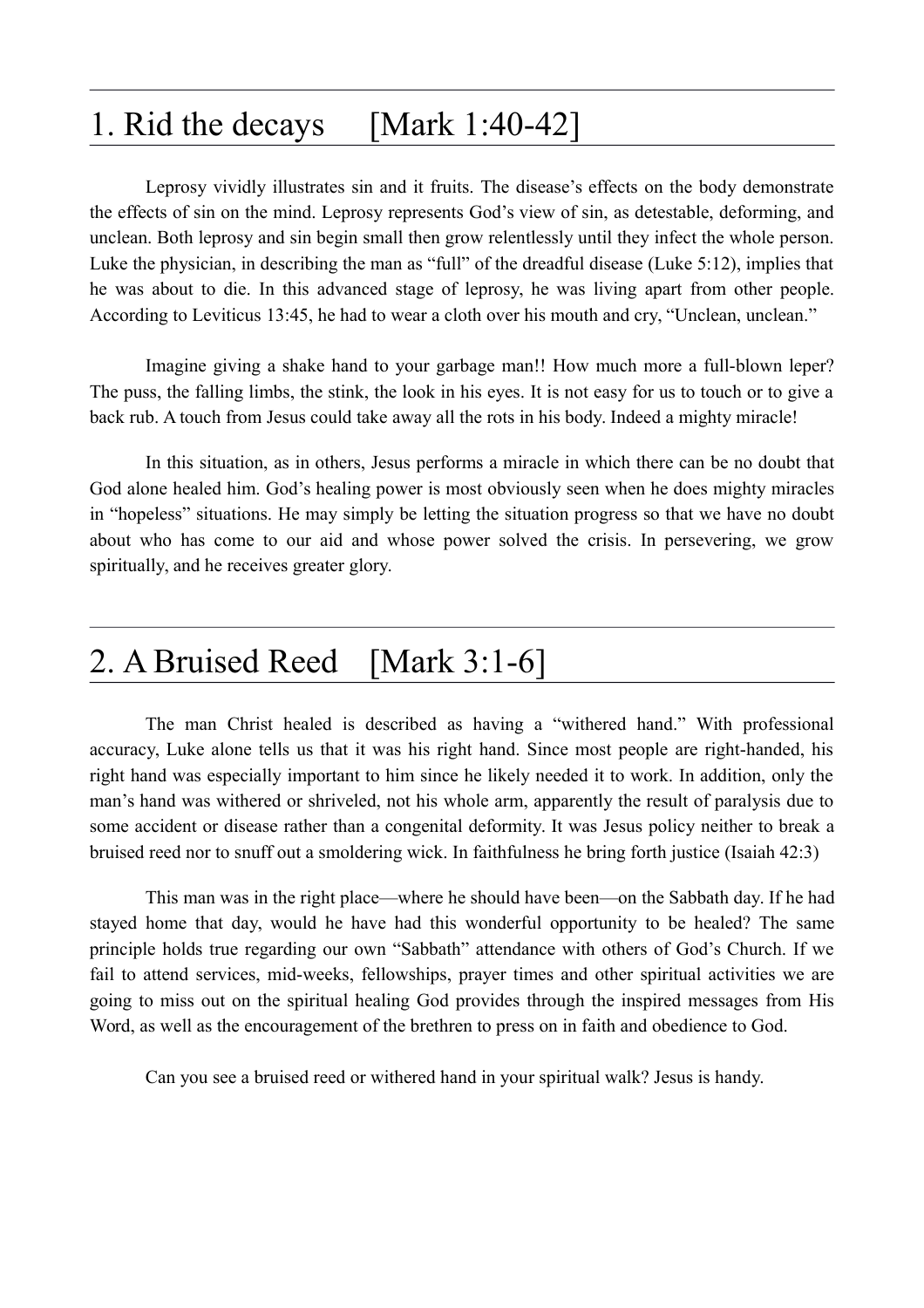#### 3. Calming the Storms [Mark 4:35-41]

Jesus rebukes his disciples for fearfulness and little faith. They have not lost complete confidence in Christ. But neither have they learned to trust in him nor fully developed their faith in Him. They are at ease only when they hear him speak and see him taking care of them. They have so little faith that, when the moment of need comes, it is not enough to give them peace and calm.

The disciples are not totally faithless in this incident, as they called for Christ to save them. They knew from the mighty miracles they had witnessed so far, this couldn't be a problem for Jesus. But they fell short in realizing that it makes no difference whether Christ is asleep or awake —He is still the Son of God. And God would not allow His faithful Son to be drowned dead in a sinking boat. After all, He is the one who, ages before, had "shut in the sea with doors, ... [and] said, 'This far you may come but no farther'" (Job 38:8, 11). Disciples did not apply their faith practically. Faith and fear cannot exist together, for fear paralyzes faith.

What are the storms that raging in our life, think about it. Storms are an integral part of our life. But the question is where do we fix our eyes. Is it in God or is it in storms? Our focus on storms will not do anything good to us, but we need to allow the storms to come into the healing power of Jesus.

#### 4. Cast the Legion [Mark 5:1-11]

Even the demons recognize the power of Jesus. This man who is loaded with evil spirits, numbering 2000, kneel down before Jesus. Jesus is the Lord of all, nothing is impossible to him.

Jesus tried to approach him and started making friendship with him. This was the beginning of a great miracle which was going to happen in this man's life. He might not be aware of this. The demons would have told him that Jesus is going to hurt him by casting all the demons from him and Jesus would make him into a His slavery. But things were different when he actually allowed Jesus to come into his life.

Life without Jesus would be like the life of this man in the tomb. Hurting ourselves, screaming with pain and frustration, bonded by weakness and addictions, decaying and smelling. But then it took only a word for Jesus to bring healing in to this man who was possessed by 2000 powerful demons. Opening our life to Jesus would not hurt us at all. It will bring eternal healing in us. It will bring about peace like a river, joy like a fountain and love like an ocean. All other apprehensions and fears are induced by Satan. The demons tell lies, because they want to keep us in bondage. While Jesus speaks the truth, the truth that sets us free.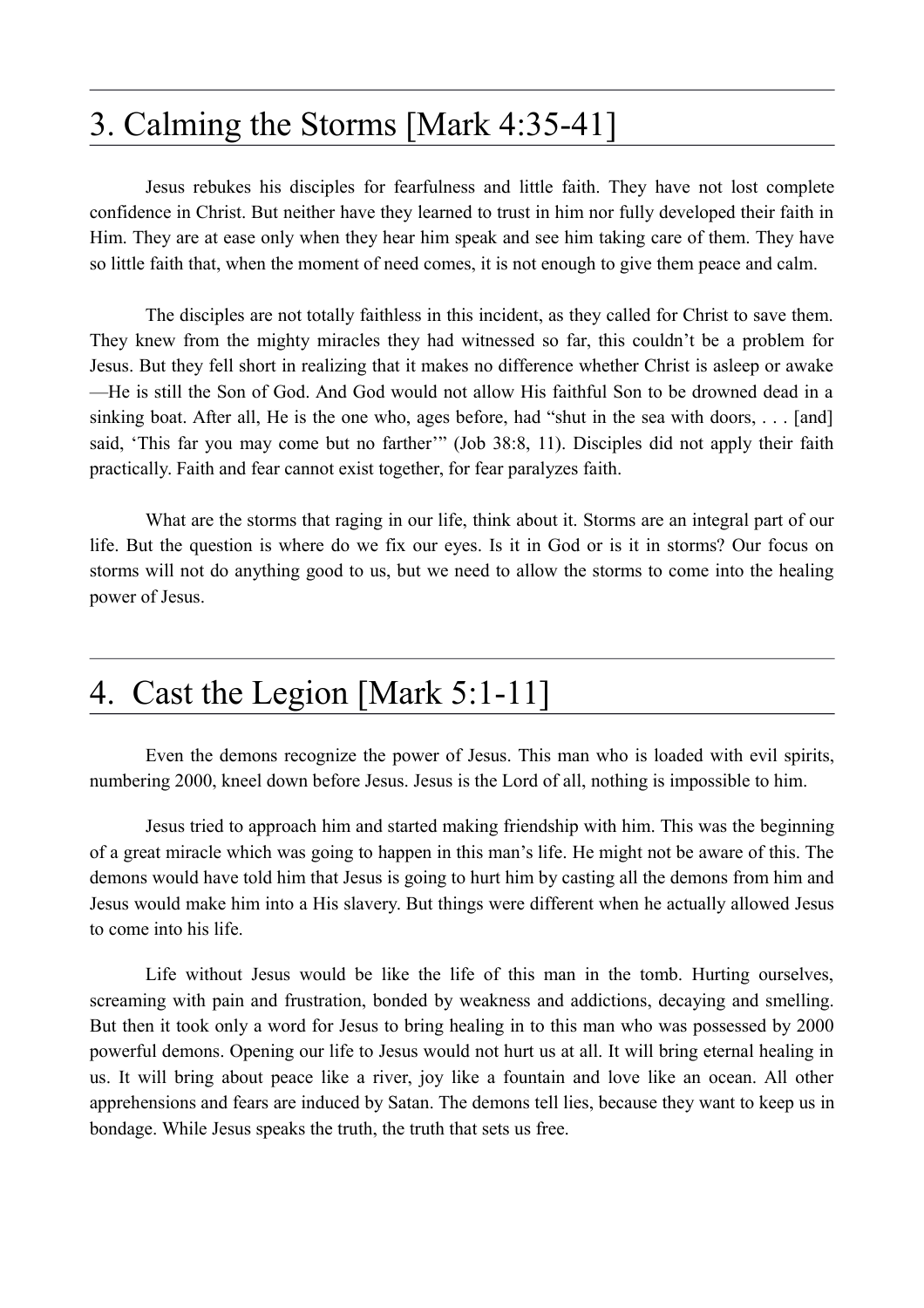#### 5. Healing the Shame [Mark 5:24-34]

According to the purity laws of the Old Testament (Leviticus 15:25-27), a person with an issue of blood is to remain quarantined. Also, "Whoever touches those things shall be unclean; he shall wash his clothes and bathe in water, and be unclean until evening" (verse 27).

During this poor woman's ordeal, her incurable disease had drained her, not only of her energy, but also of all her money. Her quest to find a cure from the physicians had solved nothing; in fact, she had gotten worse under their care (interestingly, in Luke's account, he—a physician omits the phrase, "but rather grew worse"). Her condition, then, was both painful and distressing.

Nevertheless, she is a determined woman who had faith that she can find relief merely by touching Jesus. In her desperation, she displays considerable faith by risking the consequences of breaking a sacred rule in willfully coming into contact with other people.

Not only Jesus took her shame away, but also reinforced the confidence in her by calling her daughter. Let us never shy away from Jesus; that is the only hindrance for a mighty miracle taking place in our life. Why do you want to carry the shame throughout your life time – when you can take it over to Jesus?!

#### 6. Jairus daughter raised [Mark 5:35-42]

As Jesus walk towards Jairus' home, a friend informs Jairus of the sad news, "Your daughter is dead." In the Greek, "dead" is placed first for emphasis; it literally reads, "Dead is your daughter." Such a statement would have been devastating, but being in Christ's presence gave the grief-stricken father hope. Jesus is seen as the Encourager.

As soon as Jesus overhears the news, he intervenes to curb the fear welling up in the brokenhearted father, countering with encouragement: "Do not be afraid; only believe, and she will be made well." With a word of hope, Jesus changes the father's focus, and with gentleness and compassion, he comforts him.

Death is like the final blow, it is a dead end. But in Jesus, even this dead end looks like a new door opening into a world of mighty wonders. His ways are amazing.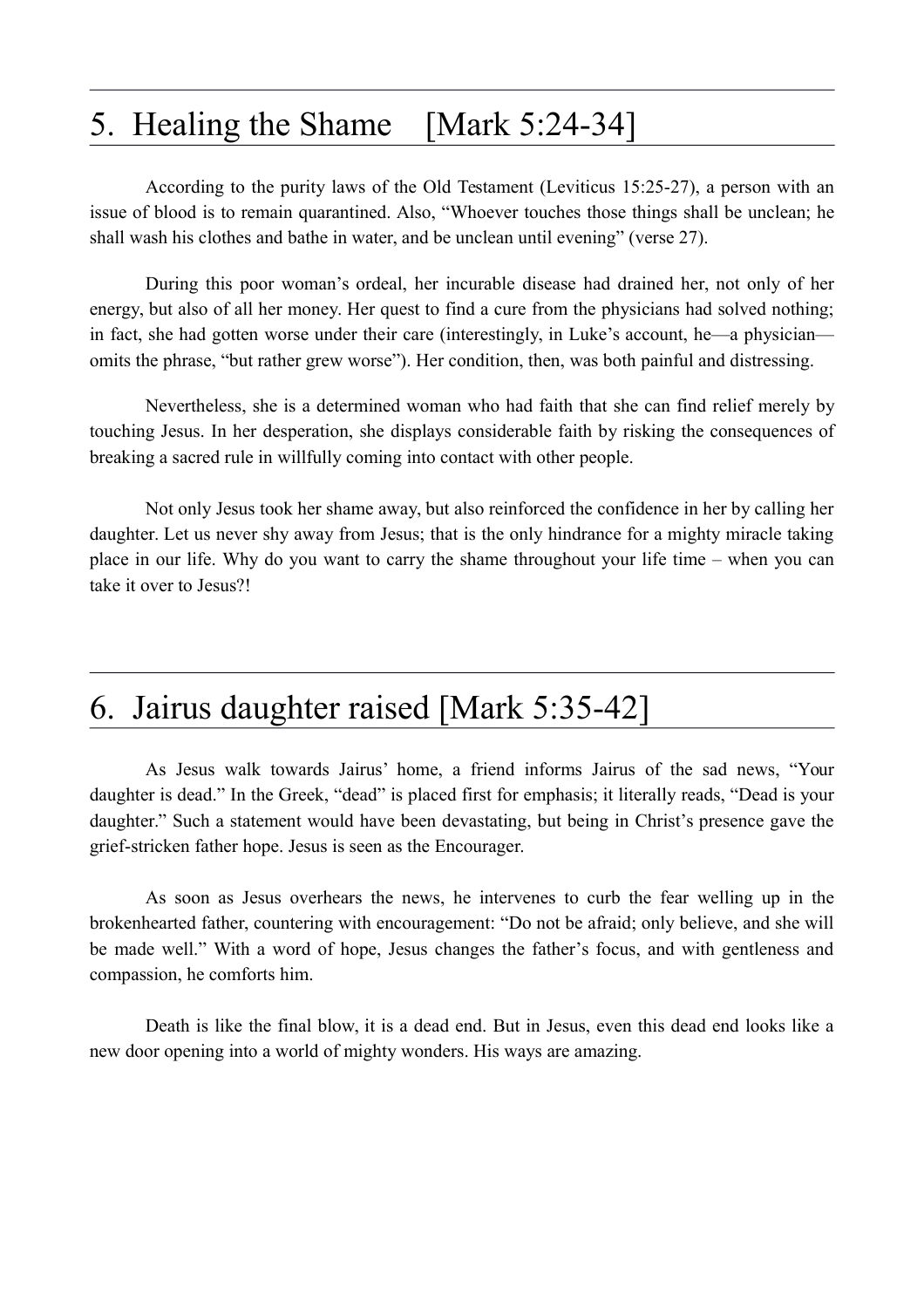#### 7. Giving for better [Mark 6:35-44]

Jesus was evangelizing with his disciples. These disciples left everything behind when they decided to follow Jesus. They listened constantly to Jesus teachings, they witnessed the great miracles he has done and even taken part in those miracles.

Here we see a large crowd was listening to Jesus. They were so eager that they ignored the time and place. When the disciples notices how famished they are, they suggested to Jesus that the crowd may go back, eat, get strengthened and come back. To their wonder, Jesus gave them the responsibility of giving them food.

The disciples are in big trouble now, because it would take them a large sum of money. Jesus came to their rescue from the predicament, but he did demand what they have in their hand. Now the disciples might be dealing with a lot of questions in their heart, but they decided to obey Jesus than to listen to their heart. Once they gave the little they had, they were filled, the large crowd was satisfied and there were 12 basketfuls of loaves remaining for them.

We will be able to see great things happening in our life, in our work, and in our family when we decide to give to Jesus the little we have. What we have will not be enough for us, usually. But God can work it out for many aplenty. Our trust in God will grow, our faith will increase and there will be joy and peace tiding in our life.

#### 8. Walking on the water [ Mark 6:45-52]

The Scriptures makes it clear that Jesus made his disciples to get into the boat to go on ahead of him, while he is dismissing the crowd. It looks like Jesus had something in mind in sending them away like that. Of course there was the urge for him to spend time with the Father, so he went up on a mountainside and prayed. While praying, Jesus did look at the disciples down in the middle of the lake, straining at the oars, because the wind was against them. But Jesus decided to stay and pray till the fourth watch of the night, that means till 3am. I am sure the disciples are tired, exhausted and sleepy. And Jesus came to them walking on the water. They were utterly terrified by the sight. Even though Jesus was about to pass them by, he spoke to them, encouraged them and helped them.

By saying "It is I" (resembles to "I AM" in the Old Testament, when God referred to himself), Jesus makes it clear to them that He is Lord. But then why he needed the 5 loaves and 2 fishes? Jesus could have done it out of nothing! Something in the end tells me that Jesus meant it when he asked them to go ahead of him. V52 says their hearts were hardened. They could not understand why Jesus wanted to take away their loaves. So they missed out the 12 basketful of loaves they collected.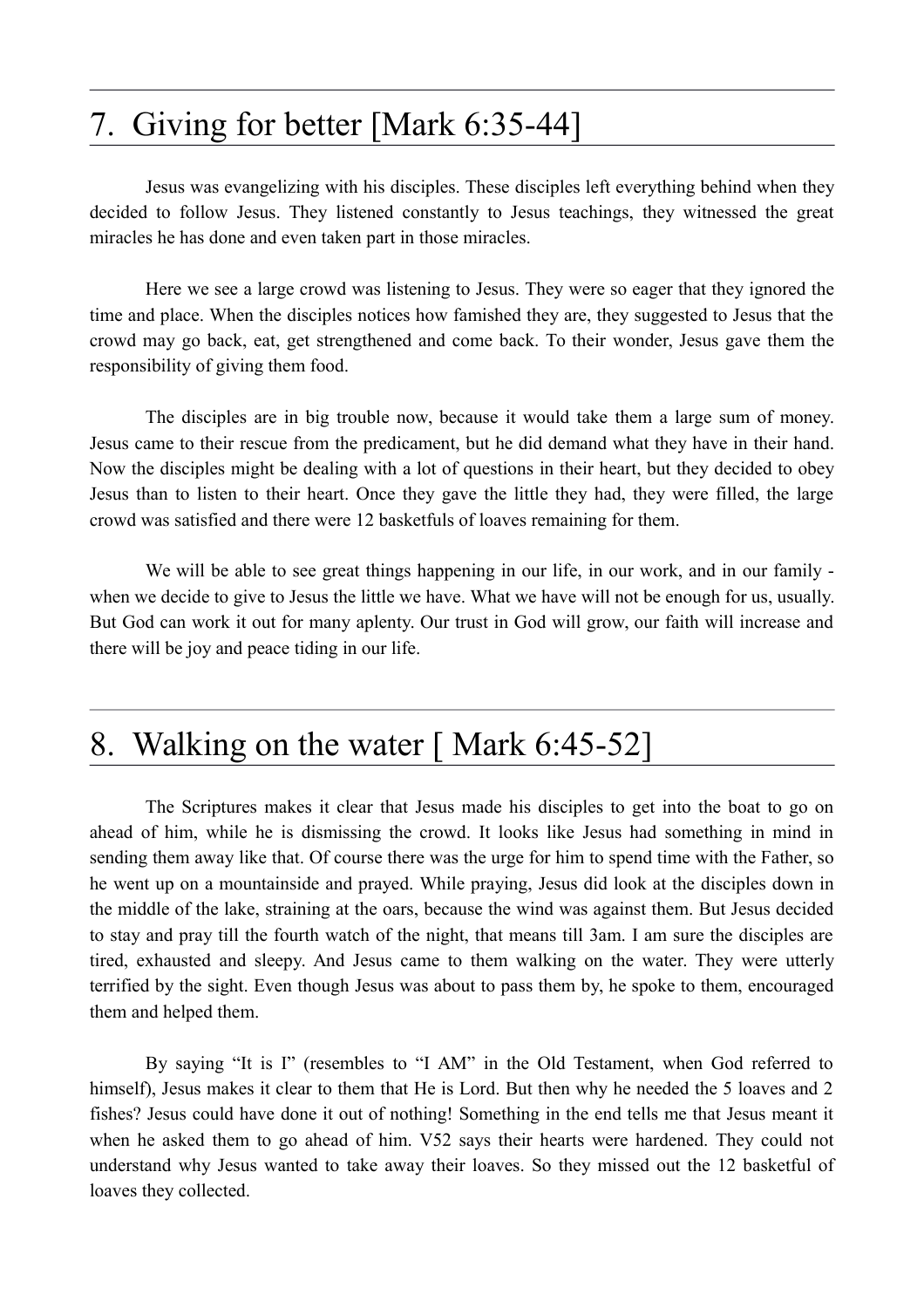If we are grumpy and grudgy with the requirements of Jesus in our life, or may be the demands of the church, we may miss out a lot of blessing, which are taking place right in front of our eyes. But if we have the heart of Jesus, desperate to be grateful, eager to spent time with God, we will see ourselves rocking on troubled waters.

# 9. Faith of a Gentile woman [Mark 7:24-30/Matthew 15:21-28]

The story consists of a simple dialogue between the woman and Jesus. However, Mark has made a narrative which addresses a number of problems of his own community.

First, Mark portrays Jesus as a typical Jew traveling to a Gentile territory and meeting a Gentile (Greek, Syrophoenician) woman. Jesus metaphorically refers to the Jews as children and to the Gentiles as dogs. In effect, he seems to be calling the woman's daughter a dog. But, just as in a household the leftover scraps are given to the household dogs who usually wait beneath the table, the woman argues, so Gentiles should be able to benefit from the ministry of Jesus. How craftily Mark has justified the mission to the Gentiles!

Second, this mission to the Gentiles is based on faith. Because the woman believed and stood up to Jesus, her daughter was cured. Faith, no matter whether one is a Jew or a Gentile, is what characterizes an authentic disciple of Jesus.

Third, it is a woman who gets the best of Jesus. Mark is particularly sensitive to women and their needs. They occupy key positions throughout the Gospel. Why? Because in general, they were powerless people. Mark shows that it is the powerless that are really powerful.

The lesson we learn from this miracle is that begging and crying does not move God. It is our faith in Jesus, and in His Word, that moves mountains. If you are looking for a mighty miracle, find out what the Word says about it and speak/pray/act on it boldly and receive your miracle.

#### 10. Deaf and mute in Decapolis[Mark 7:31-35]

On many occasions when Jesus consented to perform a miracle, his motive was compassion. His heart went out to the sick, the infirm, the stricken, especially if they are old and had suffered the burden of incapacity for many years.

There is something else in the story that it would not be easy to miss. Jesus begins his journey in the region of Sidon and comes to the Decapolis, on the eastern shore of the Jordan, where he meets the deaf-mute. These regions have something in common: they are both pagan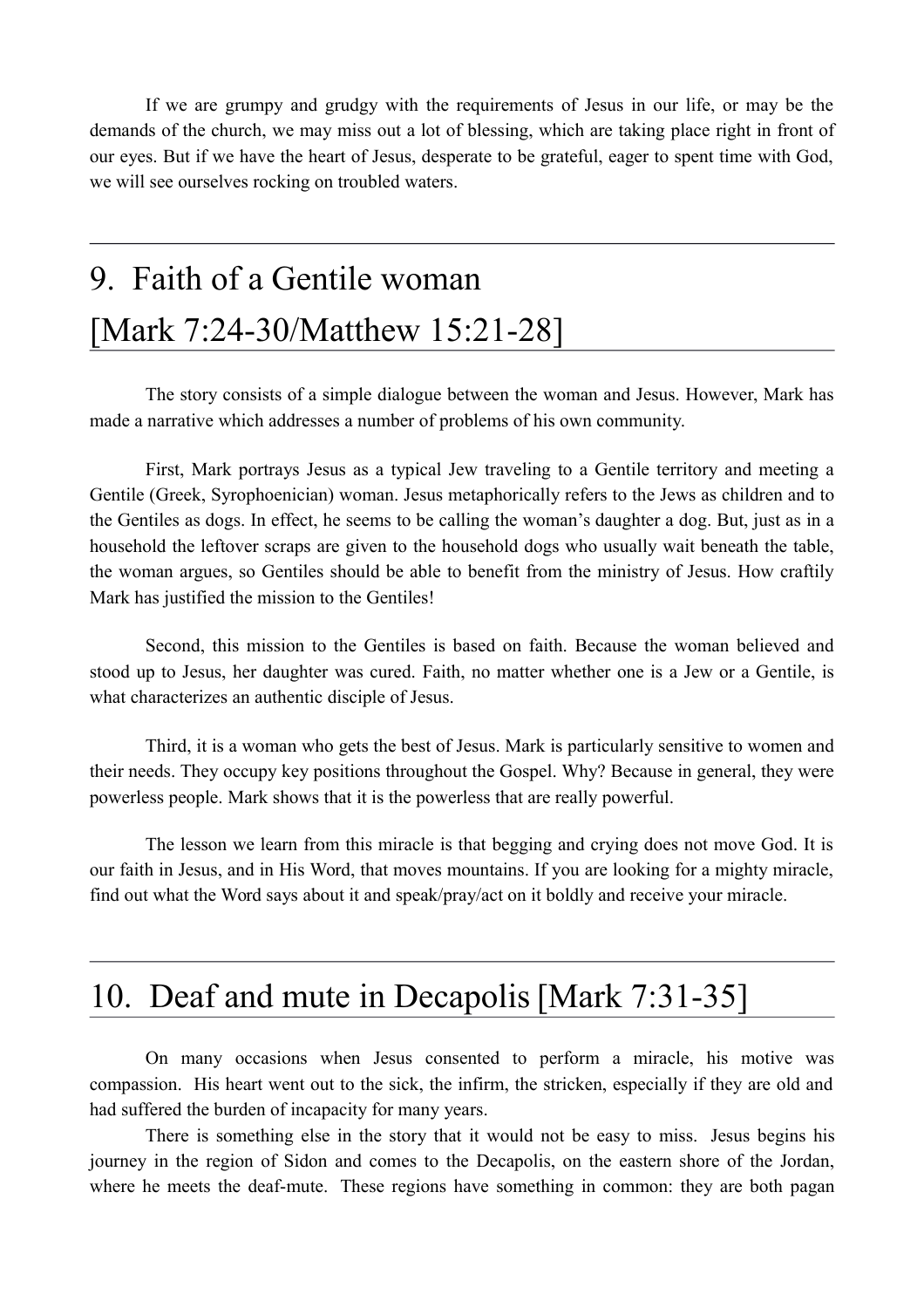territories. Yes, Jesus comes first and foremost for the lost children of Israel. But his compassion knows no bounds. His miraculous love transforms the lives of the pious and the outcasts as well – tax collectors, Samaritans, gentiles, even the hated Romans!

If this passage only talks about Jesus' physical healing it is not related to most of us because we aren't deaf and mute. There are many who have physically sound ears and mouth but unable to hear and talk. They are so called spiritual deaf and mute. Who are spiritual deaf and mute? They are those who hear and see but can't perceive and understand. For example, Jesus talked about his death and resurrection to his disciples again and again. But his disciples couldn't understand what Jesus spoke about. Because of their human thinking and personal dream they couldn't understand and accept Jesus' death. They could finally understand the meaning of his death after Jesus rose from the dead and ascended into heaven. But for a long time they couldn't understand and accept even though they heard the same message again and again. They were like spiritual deaf and mute.

In this case, the mute and deaf man's friends also exercise their faith. Here we find Jesus anticipating a personal commitment also to the process of healing. He personally touches him and encounters him with his power. This miracle also emphasizes a personal quest for the operation of faith in our relationship with God.

Let us pray to God for mercy for being dumb and deaf spiritually.

#### 11. Feeding four thousand [Mark 8:1-9]

Jesus did this miracle out of compassion towards the people who were with him for the last 3 days. What he had done near Bethsaida Julius, He is now doing here in the Decapolis. What he had formerly done among the Jews, he is now doing among the Gentiles.

He not only cared their spiritual life but their physical life also. In the wilderness, when he was tested by Satan for turning stone into bread, he quoted as "man does not live by bread only, but by every word that comes out of the mouth of the Lord". But Jesus did not serve the same scripture to the hungry crowd; through they are hungry for his word - what else would keep them at that location for three days of preaching? Jesus took the suffering for himself and gave the privileges to others - very unlikely with the so called spiritual leaders today.

Have you come to the place in your spiritual life where you are hungry for God? Where you desire his company and his fellowship more than the basic necessities of life?

Bible does not talk about whether these people complained to Jesus for long sermon or becoming impatient. We have seen people complain when a sermon went three minutes past the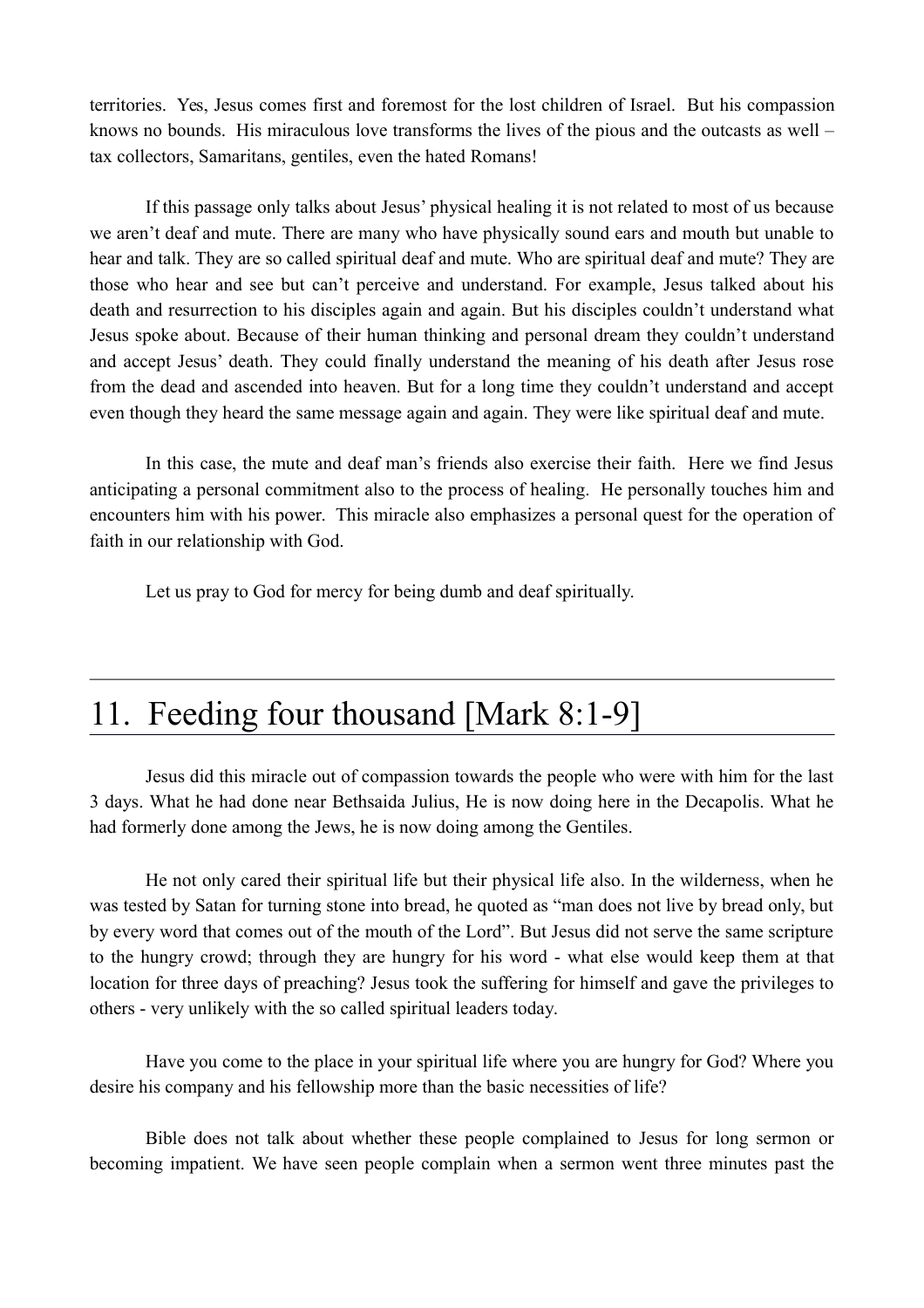assigned time. This sermon went on for three days. What is more, the crowd had not come prepared for a three day sermon. They had not brought with them three days worth of provisions.

When the Lord begins to move to meet a need, He often does it by moving his people. He could have merely caused it to rain bread and fish - or even literal cats and dogs. But he used the disciples. His method was MEN. It still is.

Though Jesus did the same kind of miracle among the Jews several months back, his disciples become clueless in a similar situation here. In our life also we have the record of all the great works of God. We have the witness of the Scriptures that God is faithful to meet the needs of his people. We have the test of time to see that this is not just a passing fancy. And yet, how often do we fail to come to Him in our need? How often do we hit the panic button and run and yell and scream and forget to turn to the One who is able to meet all of our needs? When everything else has failed, we turn to the Lord. What we ought to be doing is turning to him FIRST.

#### 12. Blind man in Bethsaida [Mark 8:22-26]

Yet another man being healed here, this time of blindness. This healing story is different from many of the others. First, Jesus led the man out of town before performing the miracle and second, he needed two attempts before he was successful. Is there something wrong with Bethsaida? Some say that the residents of Bethsaida didn't believe in Jesus. Both Matthew (11:21- 22) and Luke (10:13-14) record that Jesus cursed Bethsaida for not accepting him. Lack of faith is a repulse for Jesus.

 Then we have to wonder why Jesus had difficulty making this miracle work. In the past he could speak a single word and have the dead walk or the mute speak. A person could, without his knowledge, be cured of a long-standing illness by merely touching the edge of his garment. So what happened here?

Some say that such a gradual restoration of physical sight represents the idea that people only gradually acquire the spiritual "sight" to truly understand Jesus and Christianity. At first, he sees in a way that is similar to how the apostles and others saw Jesus: dimly and distorted, not comprehending his true nature. After more grace from God works on him, however, full sight is received — just as grace from God can bring about full spiritual "sight" if we allow it.

# 13. Boy with an evil spirit [Mark 9:14-29]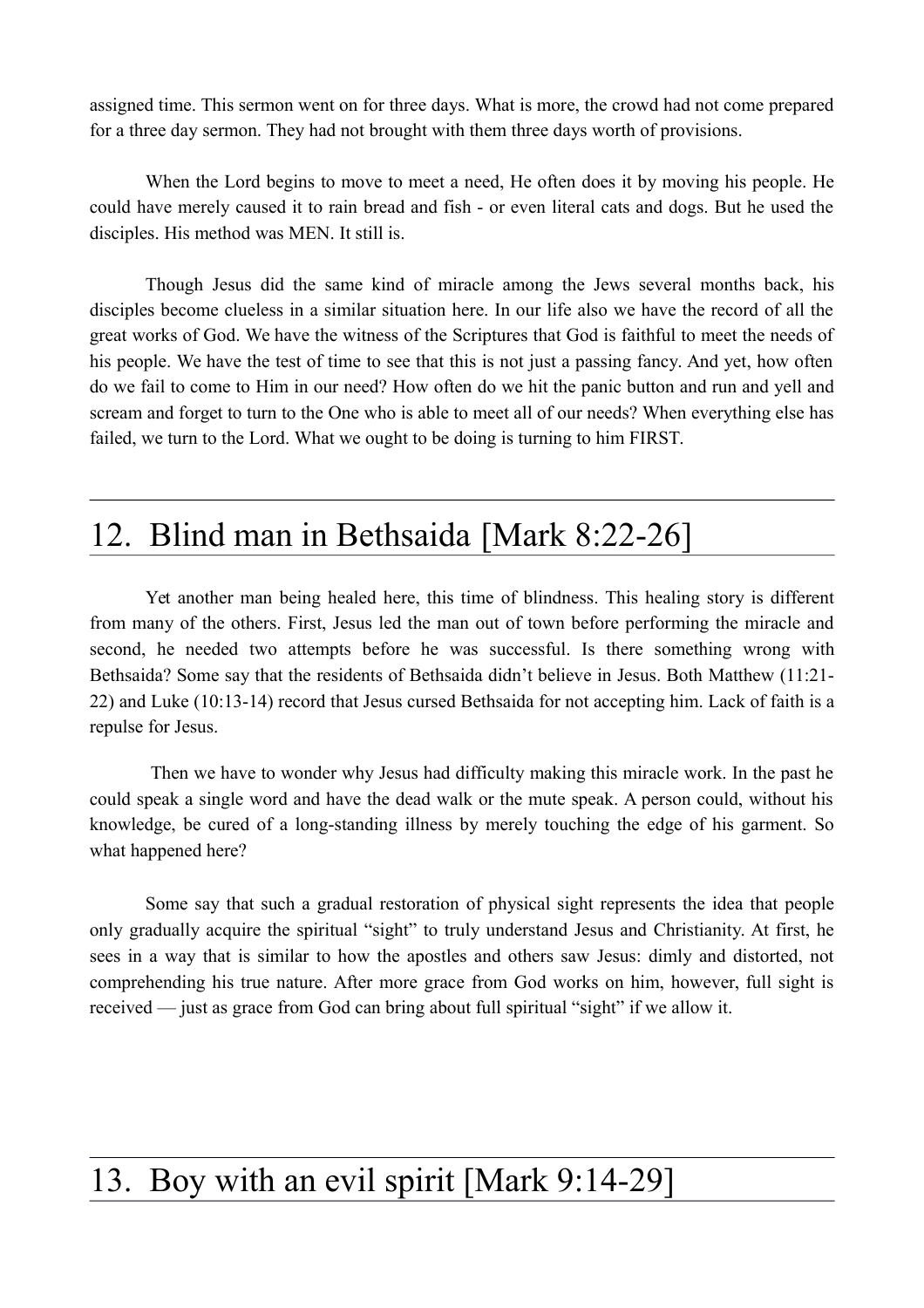The boy was affected by an evil spirit. When we hear the words like demon, Satan, evil spirit, we may be thinking of a creature with tail and horns. But we can perceive the evil thoughts and temptations coming to our mind as demons. Jesus rebukes the disciples as "you of little faith. How long shall I put with you unbelieving people'. Faith can change anything. According to your faith, it will be done to you. The boy's father was aware of his lack of faith and he prays "Help me to overcome my un-belief".

We can also struggle with lack of faith at times. Once we identify our lack of faith and make a decision to repent and pray, we can really change. Whatever be our sin or weakness, once we see that and admit that and pray sincerely for God's help, we can overcome them. Let us examine as to which are the demons, that control us. Selfishness, laziness, pride, lust, greed, hatred, jealousy? If we really want to change, then we have to come out of our comfort zone. In Mark 10, the blind man was not idly sitting there and begging. But, once he knew that Jesus was coming, he shouted loudly, pleading for help. Though people rebuked him, he kept on pleading till he got help. Let us expect Mighty Miracles to happen in our life. We should expect God to use us more than ever before. Do you believe that?

What is our purpose of life? God created us and he has a purpose for our life. If we can identify with God's purpose for our life, then our life is meaningful.

#### 14. Blind Bartimaeus [Mark 10:46-52]

Bartimaeus, the blind beggar did not sit idle when he heard Jesus is passing by. Though he was helpless and he could not expect many great things happening to him, he was determined to give it a try. So he cried out to the one who could help him. Bible says, he cried loudly to get the attention of Jesus on him. Those people around him were not helping him. They were actually discouraging him. Even then Bartimaeus decided to cry out loudly to Jesus, till he gets his help.

Who stops us from crying out to Jesus today? Nobody, except our own sin and lack of faith which resulted out as a consequence of our sin. Lets cry out to Jesus, bros, and sisters. Let us cry out to him loudly for the changes we want to see happening in the church, in other disciples as well as in our life. Let us cry out with faith and a deep desire. For our God is a good God, He wants good things to happen to us, just as we wish it could happen, even more.

Let us believe miracles will take place in our life. Let us believe that God will use us even more, than He used us thus far.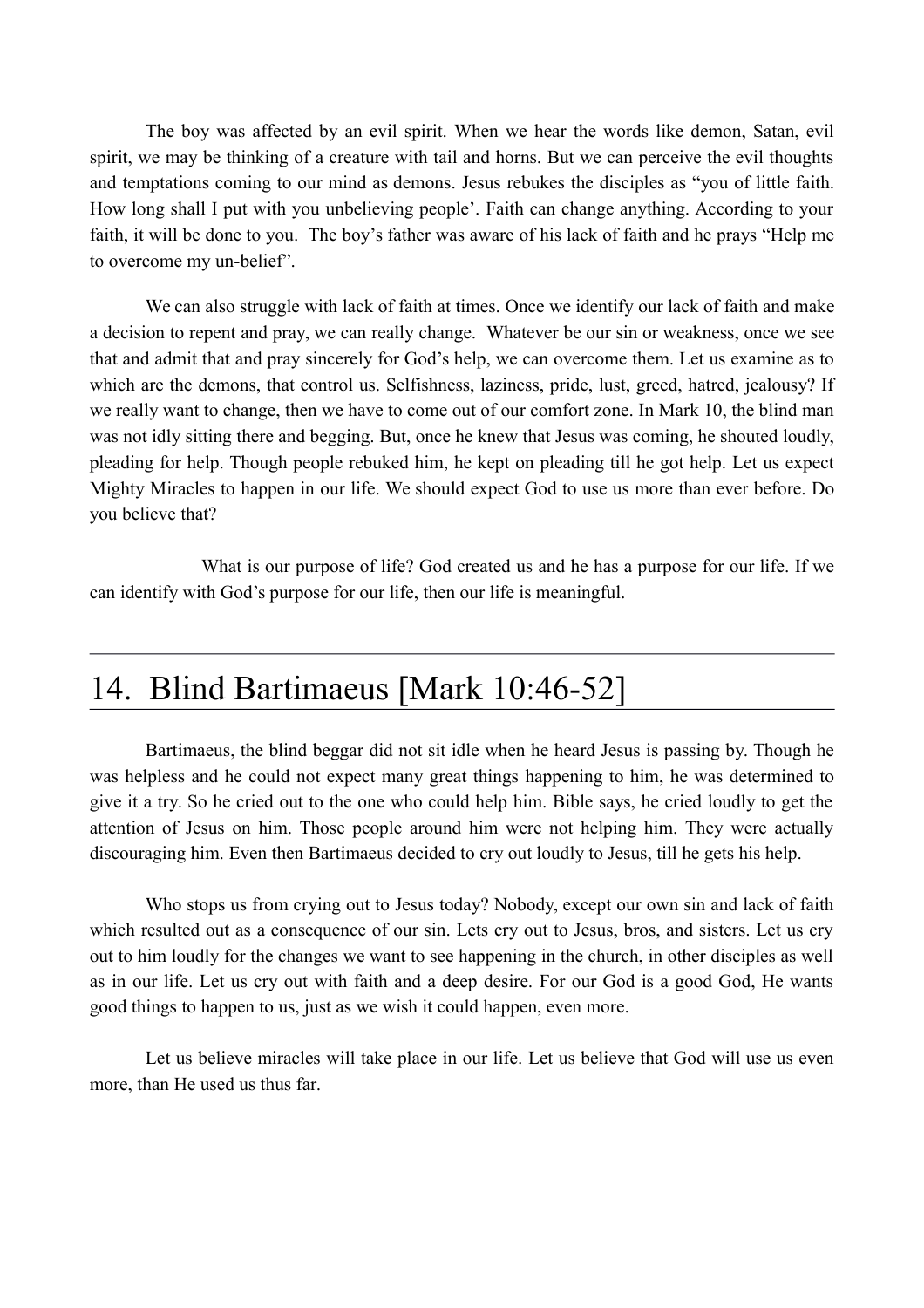#### 15. Servant of the Centurion [Matthew 8:5-13]

God called us apart, so that we could be faithful to him. Sometimes our faith has to go through the kiln of hardships and be molded and strengthened. We need to allow God to remold us.

A Centurion is a person of power and of many responsibilities. Even then he was willing to go extra miles to bring back his servant who is falling headlong into the hands of chilling death. The Centurion was taking care of the servant in his home, treating him, taking care of him. He was also willing to humble himself and to go to Jesus begging for his servants' life. His talk with Jesus wasn't that of a man with authority, but of humility and of great faith. He had an incredible insight with the authority Jesus possesses. Our understanding of Christ's authority brings forth the equal amount of faith in us.

When we are able to see other's pain as ours, God is very near to us. Because God's heart is made up this way.

We need to break out from the shell of sin that covers us and that puts us in darkness, only then our faith gets exposes and grows. But remember, when we grow others also will grow. Our growth benefits many who are in pain and many who are spiritually lost.

#### 16. Peter's mother-in-law [Matthew 8:14-17]

None of us is without a weakness. And that is the truth. Every sin and every character flaw is a weakness. But when we accept our weakness and when we talk about it, it makes a difference. Like Paul puts it across, my strength is made complete in my weakness. Are we willing to talk about our weakness? Jesus comes in search of the weak to make them strong.

Joby Matthew is 3ft 6in tall and 30 years old. Though he was considered to be a handicapped person, we have read about him in the news papers. He represented India in the Arm wrestling World Championship, which happened in Japan 2 years ago. He became a champion in the general category and won accolades for our nation. If I was not a handicapped person I would never have reached in this position - said Joby later. My weakness made me complete.

When we look into the scriptures, today, are we able to see and recognize our handicaps? Or are we so hardened so that we could not even see the handicap in us? Do you have a desire to come out victoriously in your weakness, and so we can help many who are weak?

Let's go to Jesus, who is able to help out with those sick, sinful and spirit invaded ones. When we go to him, he is able to do the mighty miracle of turning our weakness into his strength for his glory.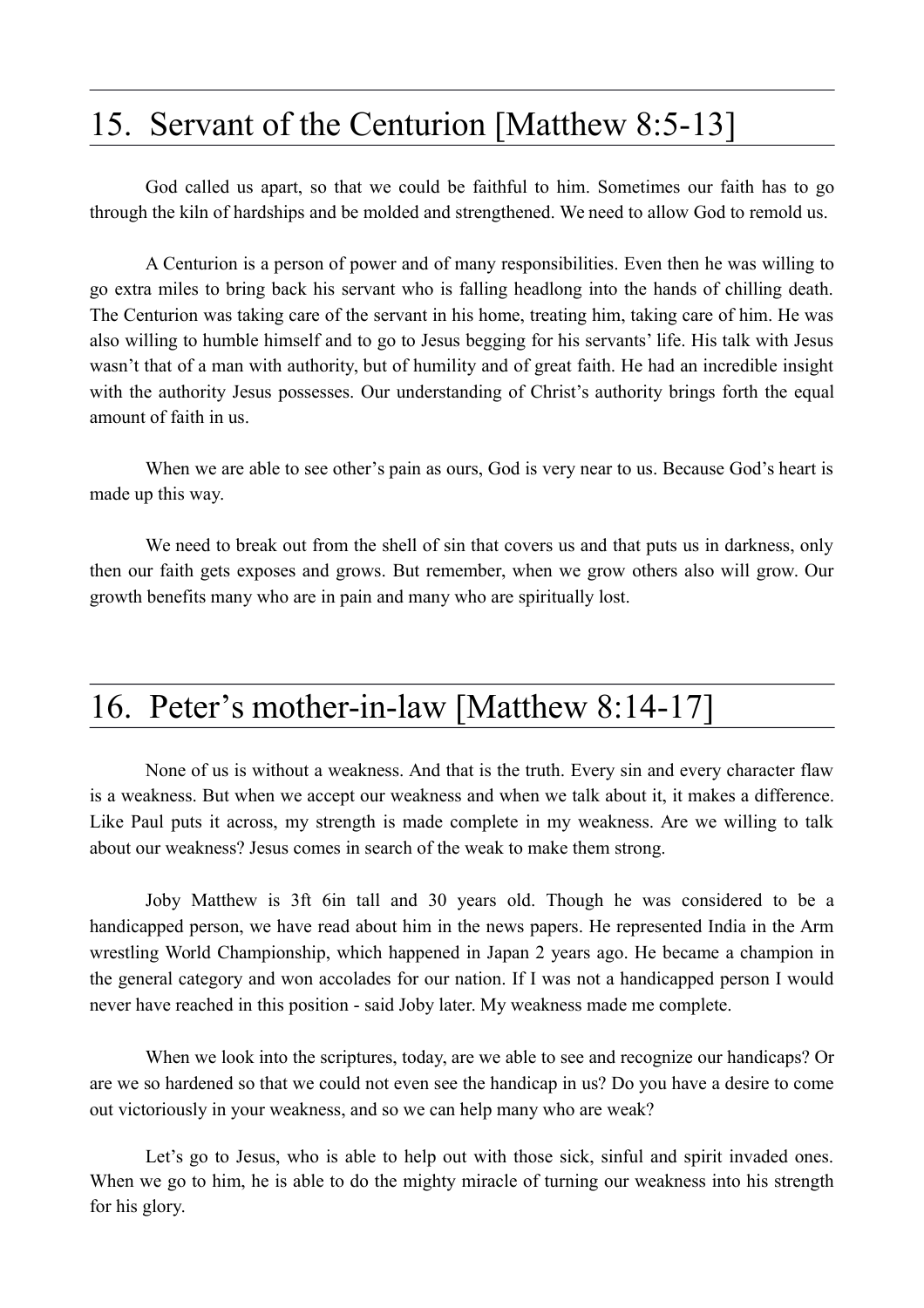#### 17. Faithful friends [Matthew 9:1-8]

Faith is the main ingredient for a miracle to take place. In this miracle we could see that it is not only the particular person whose faith matters, but miracles can take place when there is faith expressed by others. The highlight in this incident is the faith of those four friends of the invalid, who brought him to Jesus. I am sure Jesus wants to highlight that.

We have no idea about this man who is invalid. We do not know how long he was sick, we do not know whether he was born like that. But we do know he had some good friends. Do we have friends like this? Friends who leads us towards Jesus?

Jesus makes it clear to everyone gathered there that He had the authority to forgive sins, by telling the paralytic 'your sins are forgiven'. Thus Jesus is revealing that he is God. The Pharisees who knew only God has the authority to forgive sins, got offended by Jesus statement. They were not willing to put their trust in Jesus, even after they have seen the miracle done by him.

Two things are prominent here: 1. We need to acquire friends who leads us towards Jesus. We also need to be a person who leads our friends to Jesus. 2. Encourage other brothers/sister by telling them Jesus has the authority to forgive their sins. He is the Lord, indeed.

# 18. Two blind men [Matthew 9:27-31]

What we see here is a pair of blind who persevere with Jesus. Jesus was on his way to his staying place. Nothing really is talking about these blind men, yet one thing we know, they called Jesus as 'Son of David.' Son of David is the title of Messiah. Jesus, who had shown kindness to many, seems to be ignoring these men as He passed them by. But these men have shown extra ordinary faith in Him by addressing him Messiah and by following him all the way to his home. They could have gone home, by being hurt or discouraged. But they managed to follow him to his staying place and got indoors so that Jesus could see them. Jesus question to them is relevant here. 'Do you believe that I am able to do this?' Why it is important? Jews connected Messiah as their Political deliverer. But these men put their faith in Jesus as the true Messiah, who in able to heal them. In other words they are expressing their trust in Jesus as he is God. In-fact their faith in Jesus as he is God paid them well, they got healed.

When we trust completely in God, in our troubled times, God gives great rewards. These men knew the in-depth meaning of scriptures and they held on to it. They went behind it so that they could be blessed. Let's get deeper into scriptures and have an attitude of "I will not leave you unless you bless me" (Genesis 32:26). Surely God will use us in amazing ways.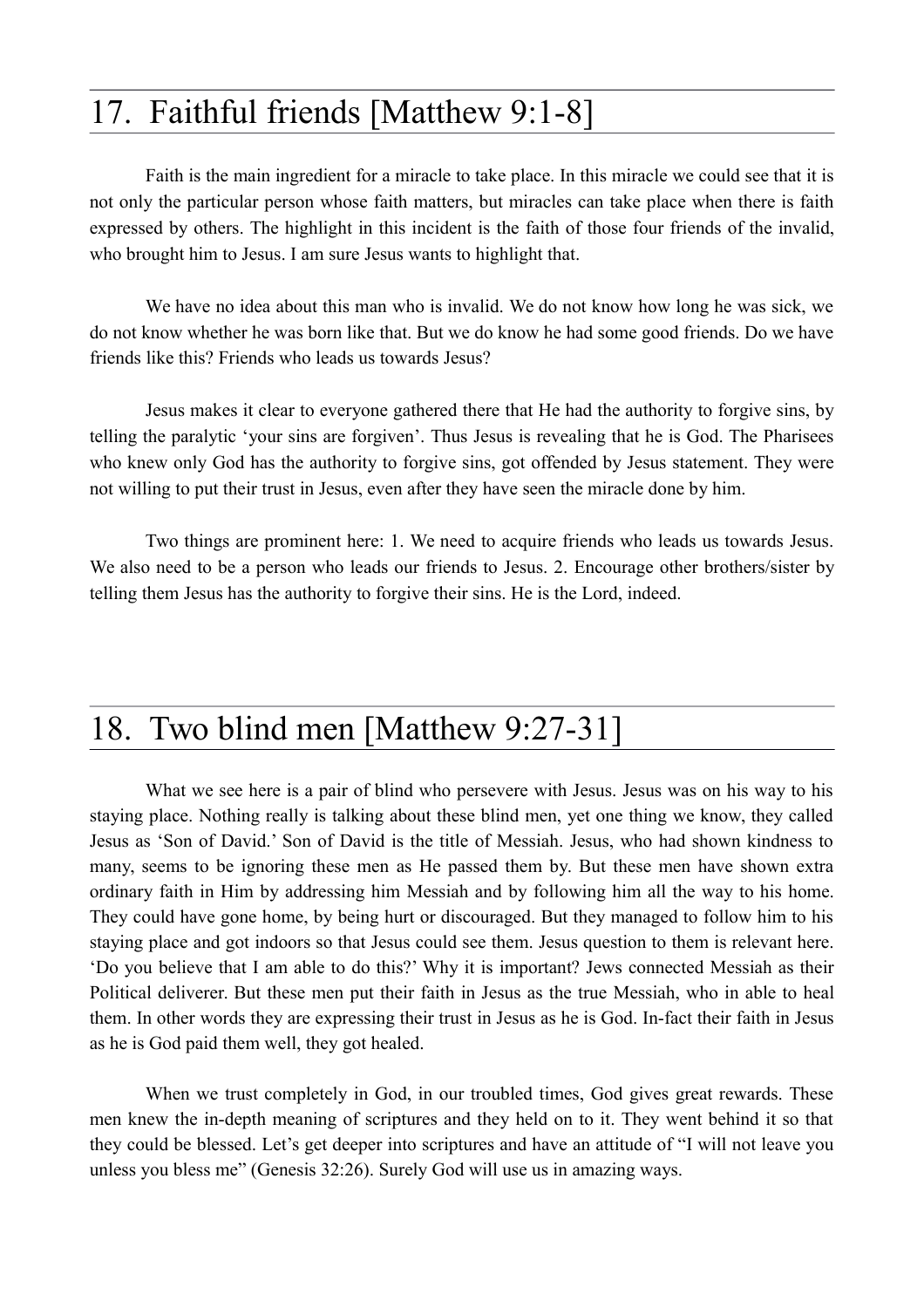#### 19. The demon possessed mute [Matthew 9:32-34]

The demon possessed man brought in to Jesus staying place. He was made mute by the demon. (Have you noticed that sin makes us mute also? When we are in sin, we are not able to talk in confronting sin.) The crowd around them was so amazed that Jesus is able to cast out such a strong demon. They have seen or read that God used great men to do incredible healing miracles. Men like Elijah and Elisha were powerful instruments in God's hand in healing people. But people felt like those healing are nothing while they compare to this one that is taking place in front of their eyes.

We need to see great things happening in our life and in the Church now-a-days. We cannot spend our days, talking about "those good old golden days". How do we see that? Bring people to Jesus! There are so many around us, who are muted by sin and its burden and guilt. Unable to talk to anyone, they get entangled into many more evil. They live in dangerous addictions and deadly character flaws. Bring them to Jesus and you are the one who is going to be blessed, more than them. Our faith will increase; we will get more close to Jesus. If you are burdened by sins and its guilt (you don't have to be that way), decide to get the help of someone who could lead us to our gentle Savior.

We also see some of those Pharisees, who harden their heart, even in witnessing those great miracles. They refused to put their faith in Jesus. They kept finding some skeptical reason to justify their sinful minds. It is time to think bros, sisters. How is my faith? Is it increasing? This is the 22nd miracle and 22nd day. If my faith and my prayer life is not getting better, there is some serious 'things' within me that needs to be dealt with immediately.

#### 20. Peter walking on the water [Matthew 14:22-33]

After sending disciples away, Jesus took a long time to pray. When he came back Jesus saw the boat was swaying in the wind and waves and the disciples were struggling to control it. When the disciples saw Jesus walking on the water they got scared even more. Jesus came to them to assure them it is him, while the disciples were without courage and without hope. They could saw a different Jesus. A Jesus whom they haven't seen before. They saw a Jesus on whom they can trust and believe. Imagine a small child who got lost in a huge crowd. The child is terrified by the raging crowd around, crying at the top of its voice. It is as if the father walks to the child in the middle of the ordeal, Jesus is walking towards them and strengthening them.

When Jesus asked Peter to walk on the water he did it indeed, yet when he saw the waves, he stumbled. Peter called Jesus to help him out. Why he did not call his friends, why not Andrew (his brother), James or John. Do all of them are experts in water. Or why he himself tries to swim towards the boat? Only Jesus could help him to 'walk' on the water again.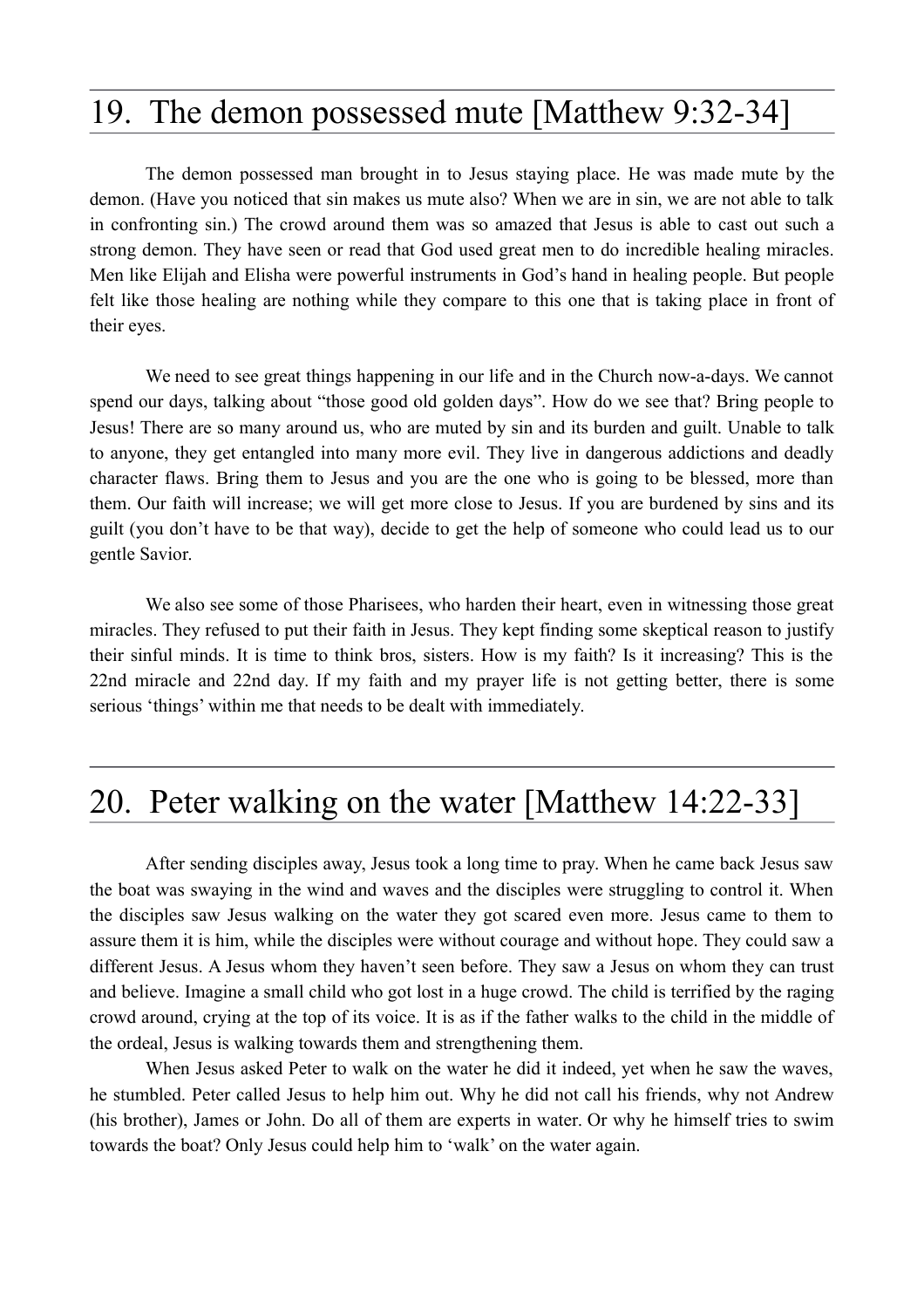When we face different trials, to whom do we extent our hand, from whom we look for help? There is Jesus, better than a relative or brother or friend. He is able to help. He is willing to help. Let us turn to Jesus, let us stretch our hands towards Him.

#### 21. Money from fish's mouth [Matthew 17:24-27]

Though Jesus is the son of God, he volunteered himself to pay the temple taxes. He was setting an example for us to put into practice. He did not want us to disobey the rulers of the earth or fulfill the social responsibilities we have. Though Jesus could have given the money out of nothing, he makes Peter to be part of the plan. Jesus does this often; he gets other people involved, when he performs a miracle.

Peter was told to go and put a line and open the mouth of the first catch and find the money and give it as the tax. As a fisherman this could never be Peter's experience of fishing. Yet when he decided to obey, even though it does not look reasonable for him, he could witness a miracle. He could see the power of God.

Similarly, when we decide today to follow the instructions of Jesus in the scriptures, we will be able to see Him doing great things in our life. God will use us to do great things. Our faith will increase, for sure.

#### 22. Withering the fig tree [Matthew 21:17-22]

Good morning, brothers and sisters. Today let us go to a fig tree, a famous fig tree. What we could see here is not only a cursed and withered fig tree, but also a strong call for us to believe in Jesus. Jesus challenges us to have a great faith in our life as His disciples. Withering of the fig tree was an extra-ordinary incident for the disciples, but not for Jesus. Why, because, Jesus believed in the power of his words, and in the power of God. Jesus knew what He said will surely take place. He expected that to happen also.

Jesus expects the same thing from us. He wants to see us as disciples who understand God clearly and completely. Let us fulfill the expectation of Jesus with our life.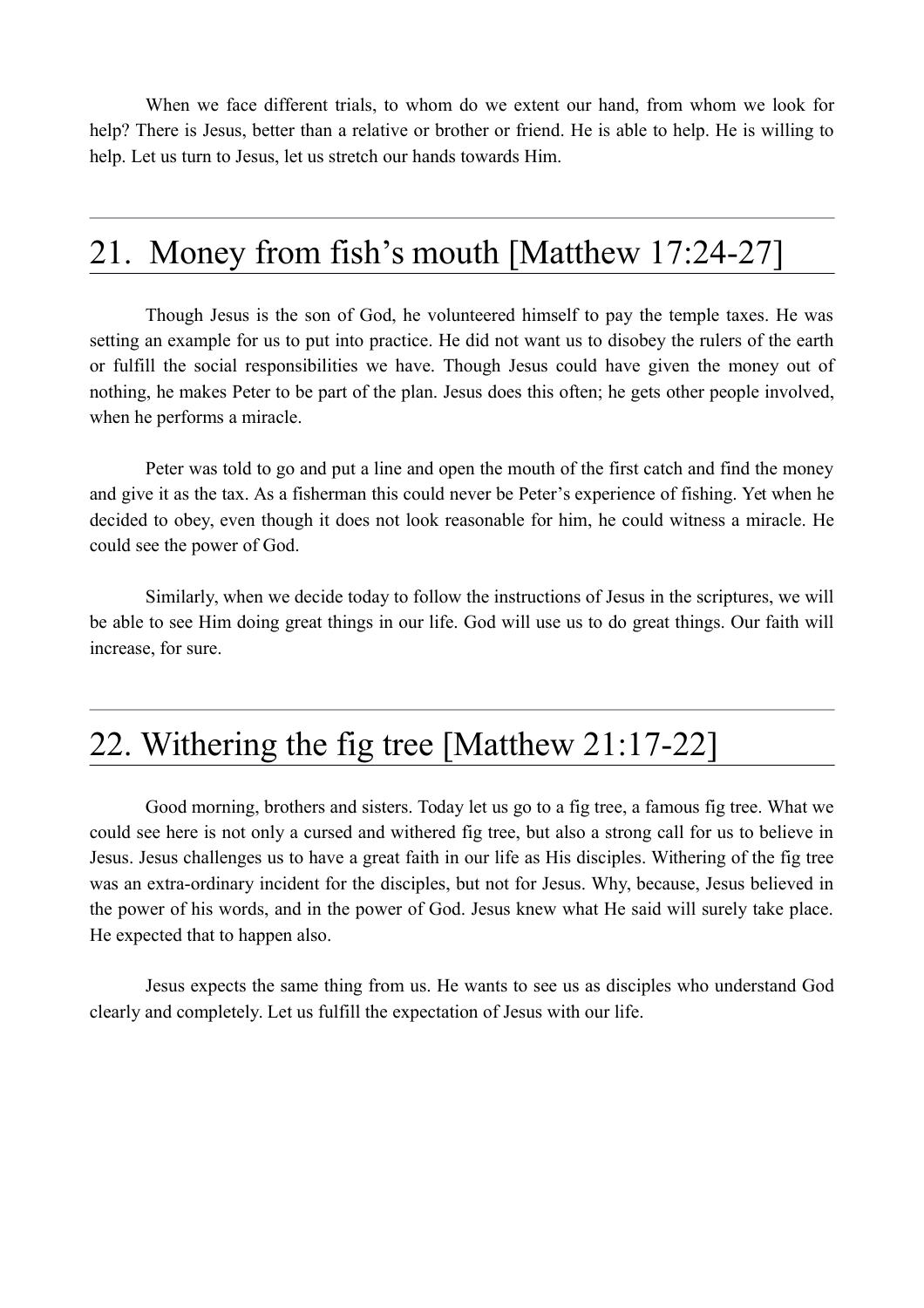#### 23. How could this be possible!!! [Luke 1:26-37]

Young Mary was probably in her dreaming best, before Gabriel appeared to her. She was pledged to be married to Joseph, getting prepared to be married, just waiting for the day. But then suddenly everything seems to be falling apart in life. The angel, the greeting, the comfort, the shock, the call, the growing tummy, having a baby in the wedding plan - how could this be possible!

Plenty of similar responses were seen in the Bible when God propose his plans to people. We see Zachariah asking, "How can I be sure of this? I am an old man... (Luke 1:18). Sarah muses, "...will I now have this pleasure?" (Genesis 18:12). Moses had a number of them; "Who am I to go and talk to Pharaoh?" (Exodus 3:11), "What shall I tell them when they ask about you?" (Exodus 3:13), "What if they do not believe me?" (Exodus 4:1), "I am not eloquent" (Exodus 4:10). Even after God explaining patiently the solutions for all his questions, Moses still responded to God, "O Lord, please send someone else to do this." (Exodus 4:13). God gave all of them his overriding thought: *with God all things are possible.*

It is easy to get muddle up in our thoughts, to lose faith and settle in conveniences. But God makes it clear, "Nothing is impossible with God." Here starts our quest for Mighty Miracles taking place in our life. It is possible with God, absolutely.

#### 24. The Lord had done this for me! [Luke 1:18-25]

Elizabeth was said to be barren (Luke 1:36), and Zechariah was well advanced in years. But it was God's pleasure to change the order of things overnight.

It is amazing when we see the generations of barren women in Genesis; Sarah (Genesis 18:12), Rebekah (Genesis 25:12) and Rachel (Genesis 29:31). What comes alive after these three generations is literally an explosion of tribes and nations. (Like the Cambrian Explosions if you know it, otherwise never mind).

God picks up the weak ones and uses them for his mighty purposes in amazing ways to show the world his true strength. It amazes me that God delights in doing things which are 'not normal' in the ordinary settings. It is a delight for God to do extra ordinary things through ordinary people. Seeing that, David cries; "Is it your normal way of dealing with man, O Sovereign Lord?" (2 Samuel 7:19). What is 'normal' for God is a mighty miracle for us.

Later, we see Mary paid a visit to Elizabeth and they both recognizes the mighty miracles God had done in them (Luke 1:51). And they have got excited about God. They were not talking about preparations for child birth or recipes for a healthy porridge. But they were talking about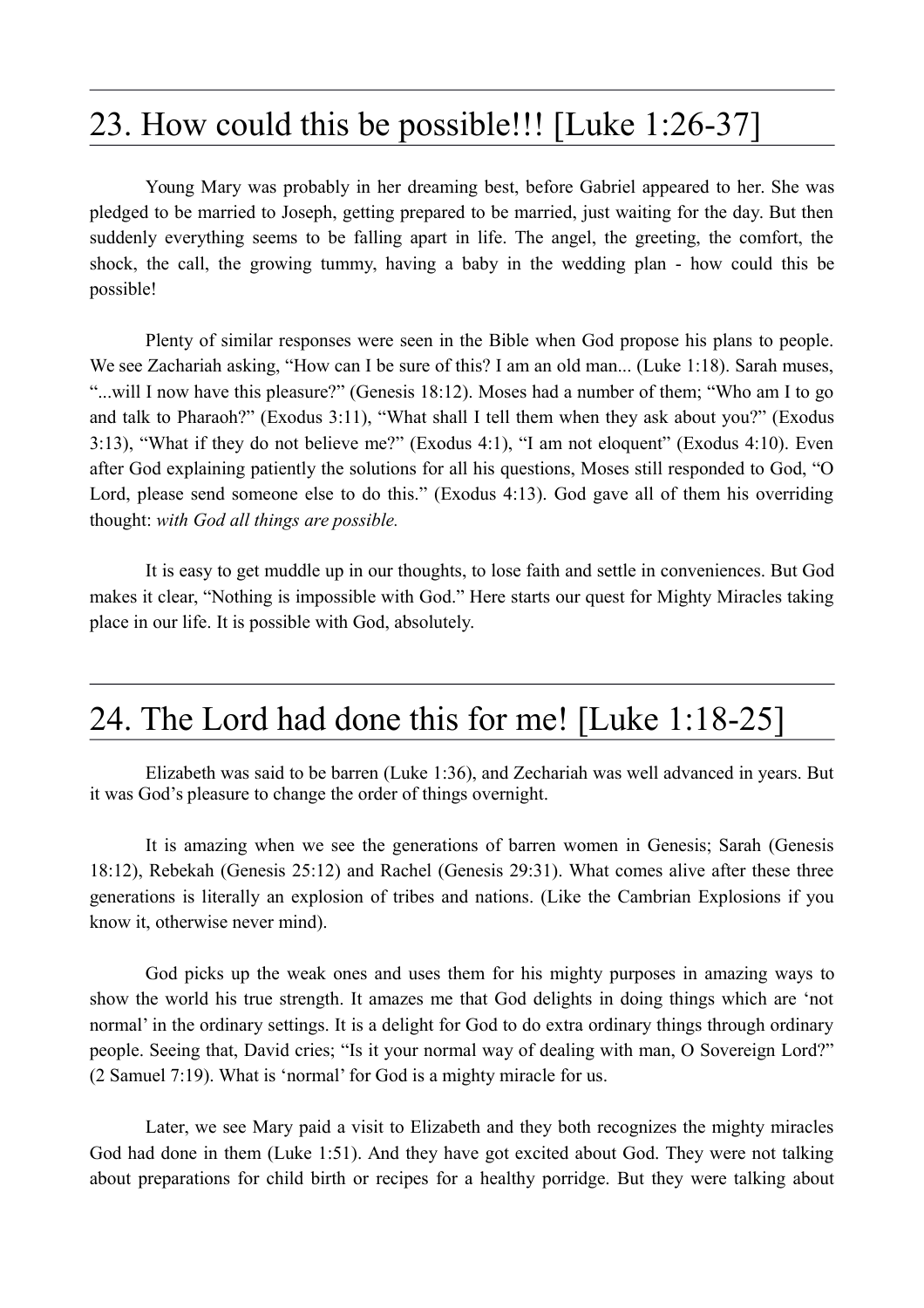greater things, like falling of dynasties, redemption of their nation and freedom for those in dungeons. Their minds have awakened to the possibilities of the power of God.

Let us prepare our minds for the great things God is going to do with us.

#### 25. Win Thyself [Luke 4:1-13]

Jesus was all set for the great goal of his life, baptized and empowered. Yet he knew that he needed to fight the battles inside and outside effectively to win the war of salvation for souls. It was his goal to live a life absolutely free from sin. It was his life to sacrifice himself as a lamb free of blame and blemishes. It was his dream to bring salvation to the lost world.

A war is won when the number of battles we won is more than the ones we lose. Jesus wanted to win all the battles from inside. This motivated him to live the life he was living the way he lived. This pushed him to pray, this humbled him to fast, and this compelled him to fight each temptation.

I believe that my biggest sin is not that terrible thing which I have done in the past - before my baptism. My biggest sin is the sin that is present in my life now. My anger, my laziness, my impure eye, my lack of forgiveness, my pride, and the unfair criticisms I make.... Do you see this? Jesus could see that, so he could fight; effectively, with scriptures.

Winning those 'no big deal' battles inside us makes the victory sure for us. Remember Jesus had already won the war for you. You are the star of the victory lap. The crown is made to your 'head size'. Win thyself.

#### 26. The first catch of fish [Luke 5:1-11]

When Jesus preached at the shore of Lake Gennesareth a large number of people were listening to him, Peter and his friends were also there. They worked hard throughout the previous night, but they could not catch anything. And they were discouraged. When Jesus told them to cast their net into the deep sea, they responded. When they decided to obey what Jesus told them even in their discouragement, they had a great catch.

When Peter saw the catch he turned to be different. He said, 'I am a sinner, leave me.' Because his obedience did not come out of faith. But then when he saw the result, he was ashamed. How could I be so faithless! Two great moments, moment of great joy and moment of great pain, came together into the life of Peter. It is like the delivery pain in a woman. She delivers with an immense pain, yet at the next moment, the pain turned to be the greatest joy in her life.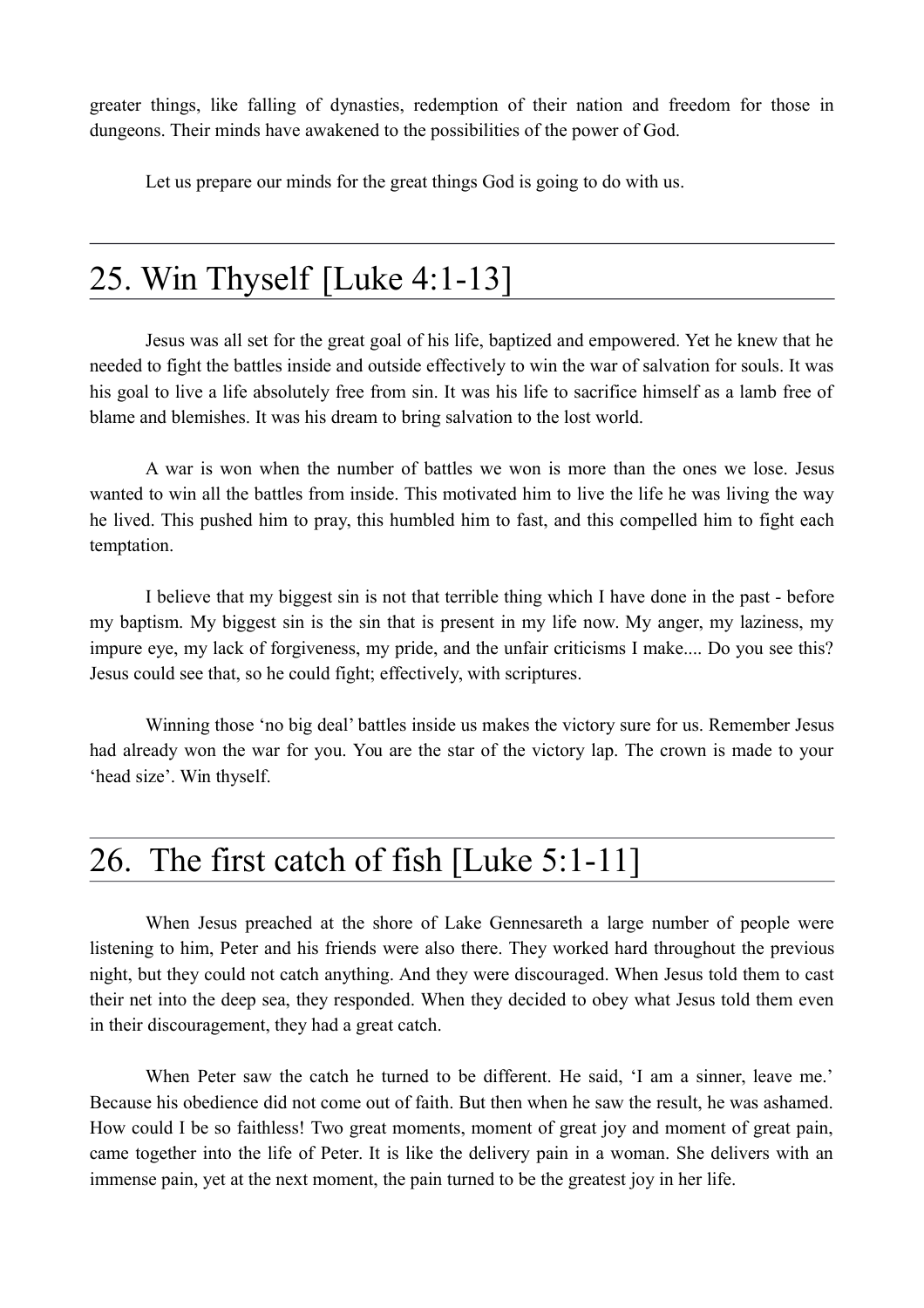There are times of immense pain in our life, but remember, it is going to bring forth the greatest joy in our life the next moment. When we are in pain, it is not easy to obey or listen to God. But when we are firm and obedient, the next thing we see is His glory. We see his miracles.

#### 27. Raising widow's son [Luke 7:11-17]

As he entered in to the city of Nain, Jesus saw the dead body of the only son of a widow which was carried by the men in charge of his burial. There was a large crowd also accompany her. Jesus saw the tears and the desperation of the widow and his heart moved towards her. The crowd becomes mere spectators most of the time, yet at times they do try to get involve and help out. When Lazarus was dead, Jesus joined the cries of Mary and Martha and the crowd. Our God is a God who cries along with us when we cry. And here we see the cries of a group of people moved the heart of Jesus to do a miracle.

When many people get involve and join in the pain of one person, God gets involved quickly. So it is great to allow other people to get involve in our pain, also for us to get involved in others pain. We need to share our pain and problems with others, along with our sins. Because it is better to pray about a person specifically, knowing the pain, than just to pray plainly without really knowing what to pray. God listens to sincere prayers.

The crowd here praised God when they saw the raising of the widow's son. Every closed door is a situation for God to work. We can see God reveals his glory in such situations. Let us make it a habit to face obstacles with prayer and great faith. Let us also take part in giving glory to God when we see him reveal his glory.

#### 28. The Sinful woman [Luke 7:36-50]

I consider this miracle as the miracle of the miracles. We can be healed of our sickness or inabilities or even be raised from dead, yet what good it is unless we do not have forgiveness of our sins?

Why this woman is called a sinner? There are others who are sinned also. We could never hear Peter the sinner or Martha the sinner etc. This woman has in her mind that she is a sinner and that she did it against the Lord. It was not a momentary feeling, but a firm decision to change life forever. Jesus did not find a saints face or a adulterers face or a guilty face on her, she had the face of a sinner. May be that is why Jesus decided to give her a chance.

Let me narrate a story. Almost 22 years ago, a newborn girl child was found abandoned near the Ernakulam Fine Arts hall, in the river shore. The authorities of the school where my child is studying now, has decided take care of her. Three years later a couple from Belgium came forward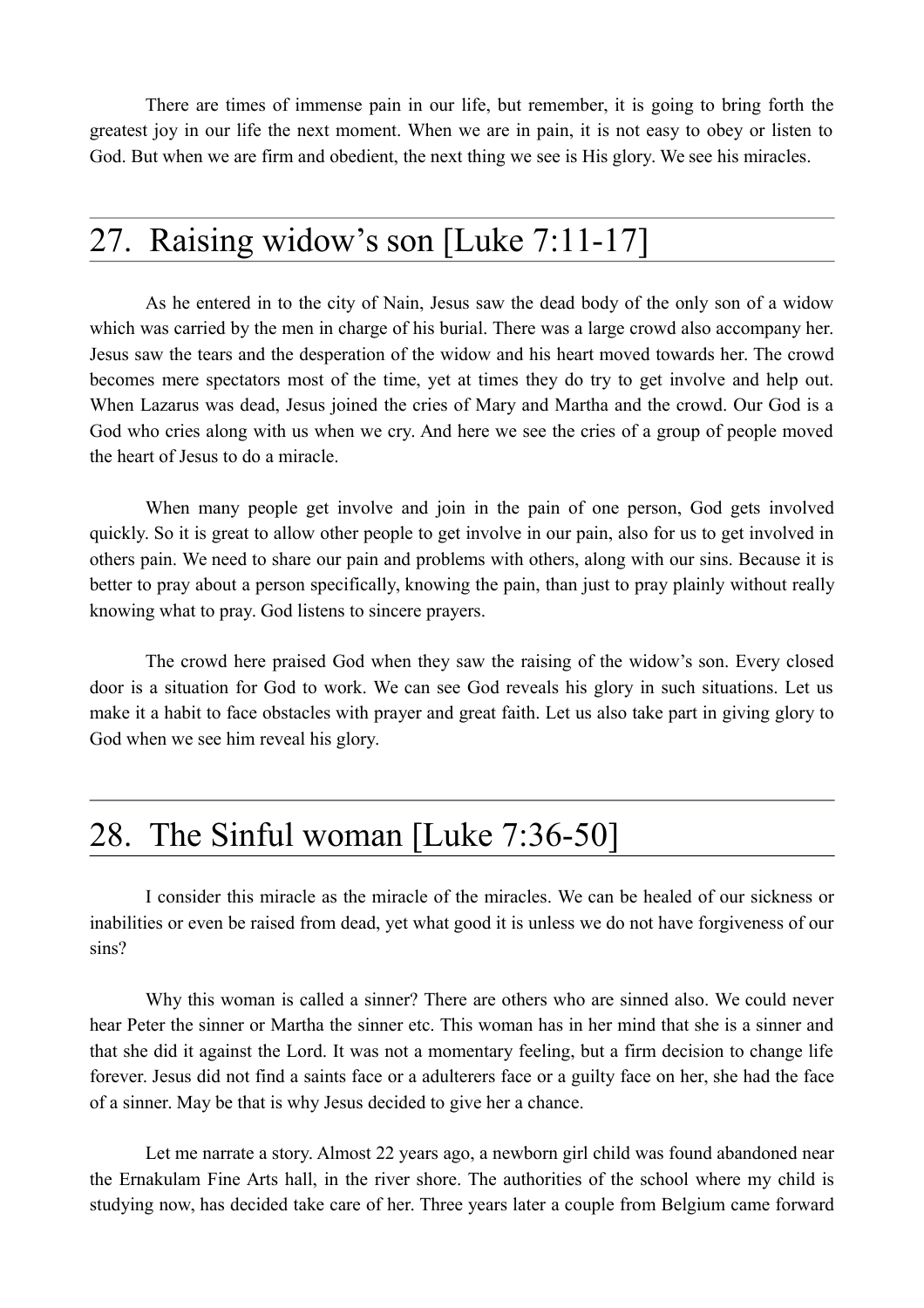to adopt her, and they took her to their land. She grew up as a known singer in Belgium; the land honored her with many awards.

When she is grown one day she came back India. She wanted to at least see her mother. She came with the adopted parents and gave advertisement in news papers. 114 women came to see her claiming to be her mother. She had a talk with all of them, and yet she was discouraged. She said she could not find a sinners face in any of those 114 woman who came there, so how could I ever find my mother. With tears she returned back to her adopted land.

If we go to Jesus with the face of a sinner, our sins, which are many, will be forgiven and we will be given a new chance to live a better life. We will find freedom in Christ. Only stumbling block in our spiritual growth is our own sins.

#### 29. Water into wine in Cana [John 2:1-11]

At this wedding we see Jesus in three roles, first a guest, second a son and third a host. Jesus did not stay away from the social life around him, as against John the Baptist, he did make use those opportunities to connect with people. Jesus entered into normal happenings of life and He made those events a memorable one with his presence. Though they were not aware of whom they invited as their guest, this couple is lucky. Aren't we lucky because we invited Jesus into our life as our Lord?

Mary was informing the situation to Jesus, because she believed her son would handle the situation well, though no one knew what way he could help. Jesus was a responsible son. The first miracle of Jesus was not a spectacular event that everybody noticed. Those who were at the table did not even know that such a thing took place. Few disciples, his mother and few servants who helped out to bring water were the only witness to this miracle.

Isn't it thoughtful to see Jesus started his work from a wedding? God challenged the Israelites that they were not faithful to Him. Jesus started where God felt hurt, bringing the joy of union of God and man on an occasion of a wedding.

Turning water into blood was a warning for Pharaoh, a warning for judgment. While by turning water into wine, Jesus opens the door for eternal joy spring out from our heart. Enjoy being with God today morning. He is in control.

#### 30. Healing the Official's son [John 4:46-54]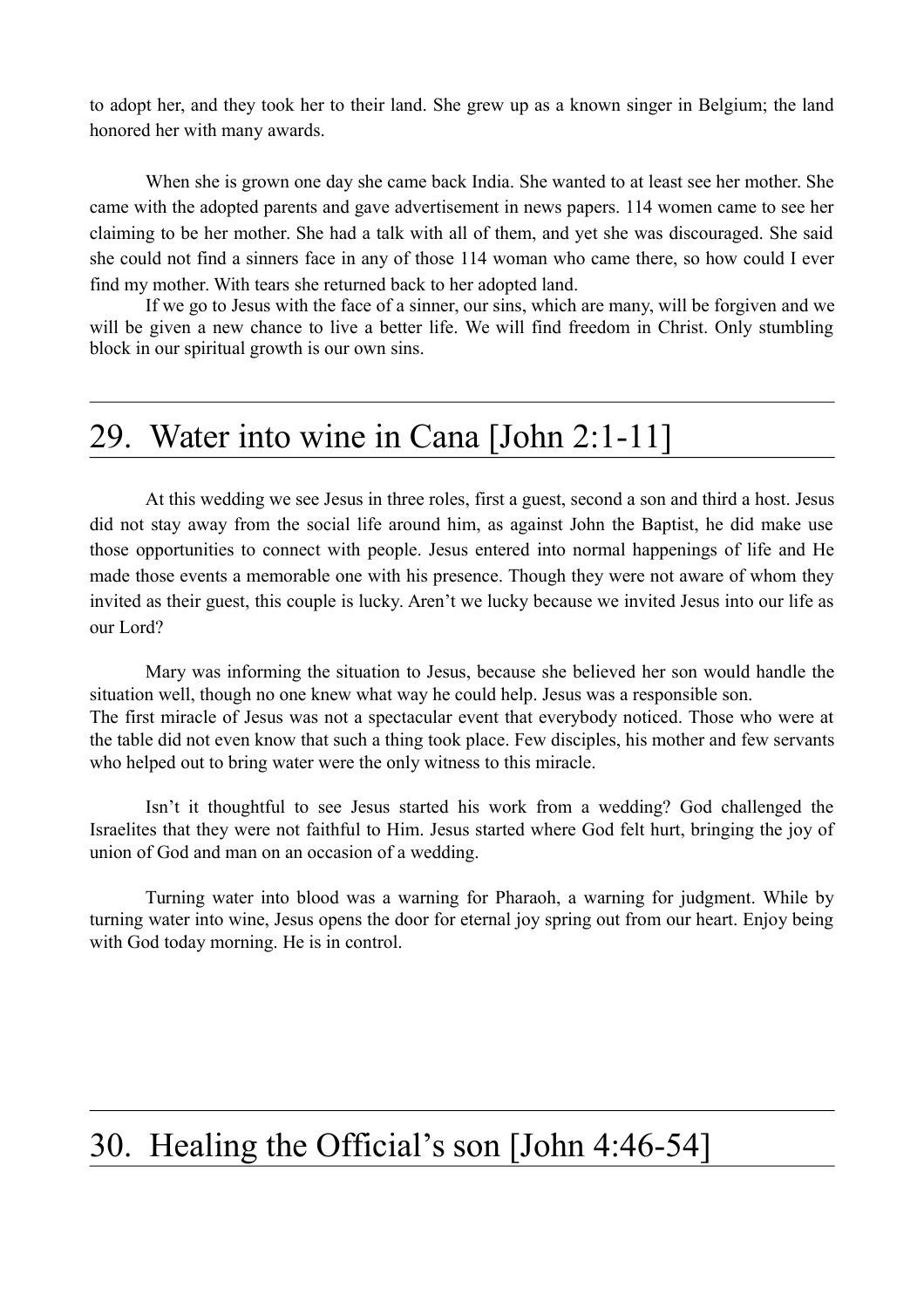Jesus came back to Cana again. May be He wanted to "follow up" with the seeds he had sown before, by doing a miracle there. And of course the seed is ready to sprout. One of the officials travelled many miles to see Jesus, because his son was dying. We don't know if he a Jew or Gentile, what position he is in or about his previous acquaintance with Jesus. One thing we know is he was begging Jesus to come with him. The first response from Jesus was next to a rebuke. But this father had an unswerving faith in Jesus. He begged him to come to his dying son. And see the depth of his faith, when Jesus said, 'you may go', he went back to his dying son.

I don't know what is going through his mind, but his next response shows that, it is all about Jesus. When the servants came reporting about his son's wellness, he was excited to know the time. He was focused on Jesus.

Seventh hour means 7 o'clock in the evening. That means the man was travelling throughout the night and the next day morning he came to meet his servants. This man was truly confident in Jesus. He left his dying son, travelled many miles to come to Jesus, was willing to believe in the words of Jesus, was willing to travel back home late, actually in the night.

Jesus healed the Centurion's servant who was at a distance, so as the daughter of the Canaanite woman. Near or far, in sight or out of sight, Jew or Gentile, living or dead, Jesus is the Lord of all.

#### 31. Man born blind [John 9:1-34]

Some people could not believe in God, even if they have seen great miracles. Yet for some, a small incident is a good enough reason for them to put their trust in God. Everyone appeared in this incident was well aware that a man born blind has received sight. But they were all alike in refusing to believe in Jesus. What more, his own parent refused give glory to God for having such a great thing to happen in their son's life. They were frozen by fear of Pharisees.

Do you belong to the ones who refuse to glorify God? Or are you keen to glorify God in front of others? Do you make use of the opportunities you have to talk about Jesus, or do you rather say, let him say, like these parents.

How happy is the man who has no eye sight, when get his eyes got restored? How much more should we be happy and grateful to God for giving us great eyesight? We have the power to hear, we have normal intelligence, we have the capacity to walk and talk. How much more keen we should be to serve Him for all those great blessings? How happy and blessed we are when we finally find relief from a pestering sickness? Now God is protecting us from incidents so carefully so that we are not getting in to sickness or accidents which could cause permanent damages in us. How much more we should be active in sharing his glory.

Though we are sighted, we should not turn blind to the responsibilities God has set aside for us. We should not ignore the plans God has prepared ahead of time for our society and our family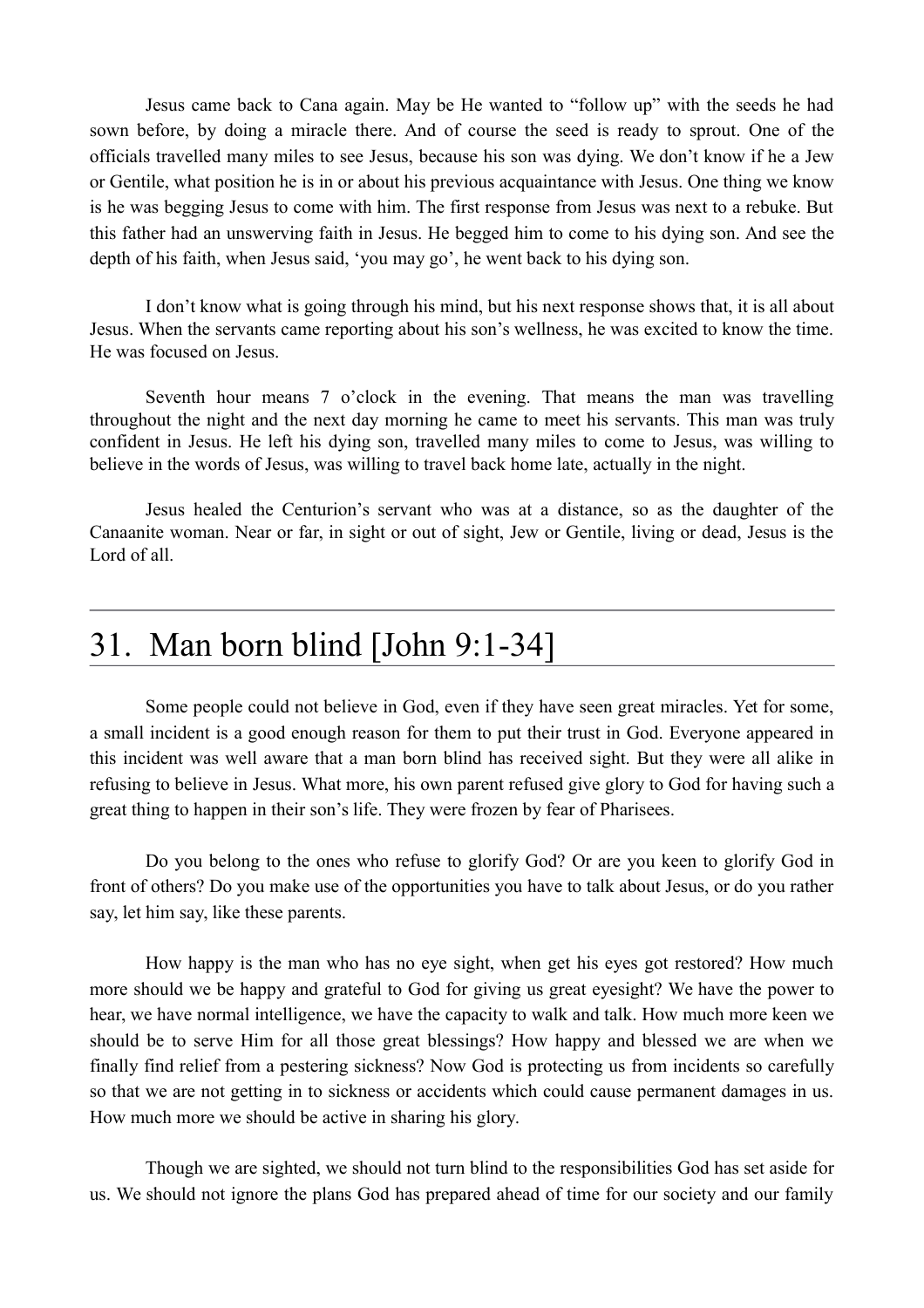and our church, which God intended to work through us. Let us be proclaiming his glory wherever and whenever we are.

#### 32. Raising Lazarus [John 11:1-44]

Jesus kept a close relationship with the family of Lazarus. He was known as a friend of Jesus. A family, like all of us, which went through the thick and thin of everyday life. Too many of us find ourselves complaining and grumbling, when we go through such difficulties. We do think why God is doing this to me, He is capable to deliver me miraculously, He is mighty, but why He is not available?

When Lazarus was sick, Jesus did not go to see him. May be many would have talked about it, even complaining. Even more when he died out of the sickness. But then Jesus arrived when the family has lost all their hope, Lazarus was dead, he was buried and the body started decaying.

Why do God allow us to go through troubled times? Parents would not allow their children to suffer from mosquito bites, even. Yet the same parents, holds them firmly when they are getting vaccinated. The parents will not relent, no matter how hard the child struggles. Because we know as parents, it is important to build resistance in a child against deadly diseases.

Our father in heaven knows very well, what amount pain that we have to go through so that our soul would be secure. He makes us to go through troubles so that we are presented with no blemish or blame. How prepared are you to be presented as a bride for Jesus?

Submit yourselves to God completely; He will act at the right time. No matter how decayed or smelling we are, Jesus is still capable of helping us.

# 33. Restoring Broken Limbs [John 18:10-11 (Luke 22:49-51)]

Beginning with chapter 18, we read the final events of the life of Jesus on earth, his sufferings and his cross. Jesus was born to suffer and die. But the chapter doesn't present Jesus as a victim handed to death, but as a courageous and focused Christ willingly taking up his cross. He was still in charge, even in the face of suffering and death. He was still the 'all powerful' and a touch of his palms could heal the deepest of wounds.

Malchus might have been one among the foremost of those who advanced to seize Jesus. And the impulsive Peter, not understanding the Master's plan, probably wanting to take charge of the situation, struck possibly aiming at his head, and his right ear tore off.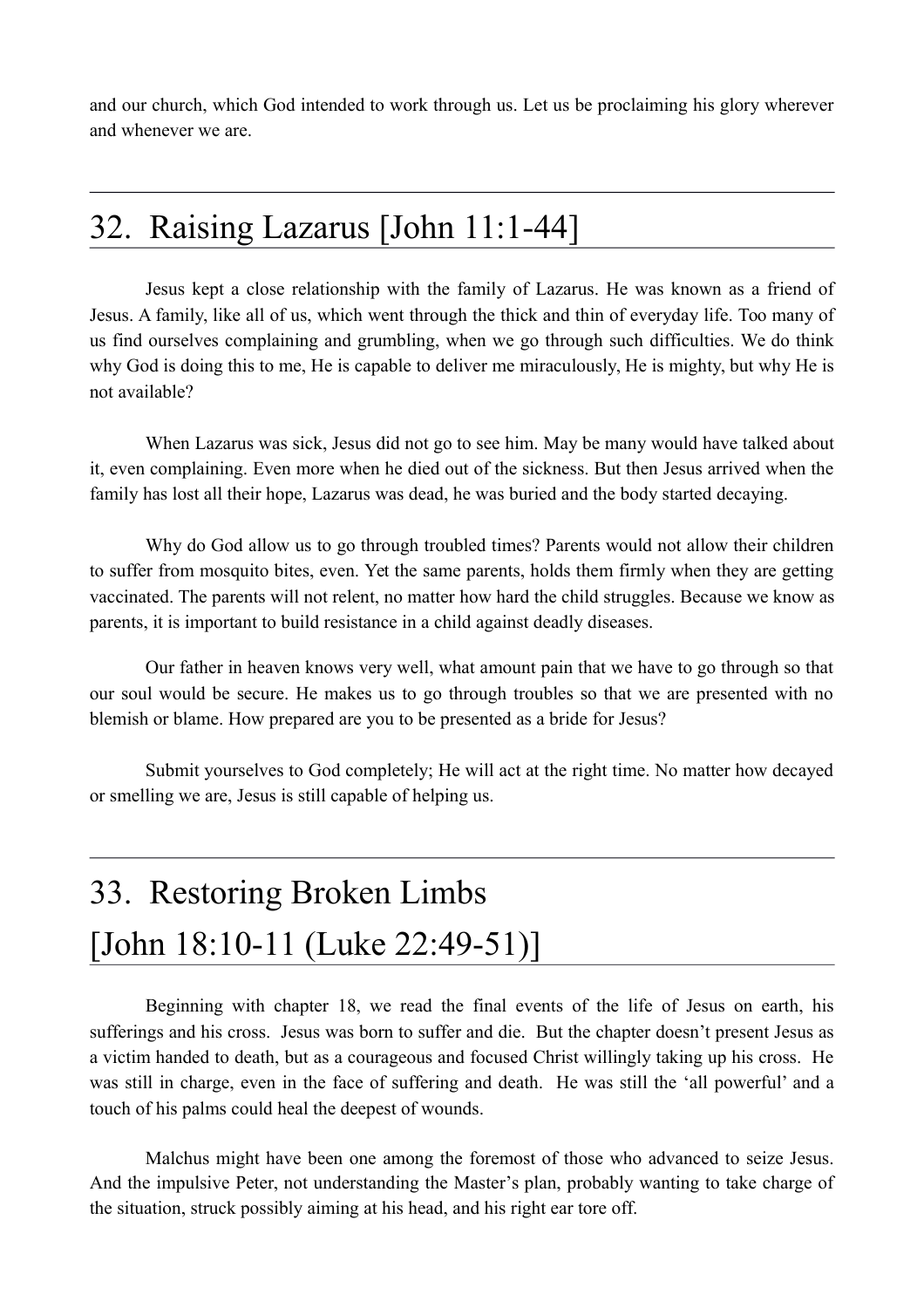Life can go wrong sometimes, people can get hurt, and health can fail. But today are we like Peter, who do not understand our Master's plan? How often do we strike another with our sword of anger, the sword of envy, the sword of pride, the sword of resentment, the sword of bitterness, the sword of unforgiveness? We got to remember God's promise "*For in everything God works for the good of those who love him*." God is in charge. He had the best intentions through Jesus' sufferings. He has the best intentions in every situation of our life.

Malchus was healed. It just took a touch of Jesus' palms. There is not a problem so big in our life that Jesus can't solve. It might just take a touch of his palms. Therefore, brothers and sisters "Cast all your burdens on the Lord, because he cares for you."

#### 34. The Empty Tomb [Matthew 28:1-6]

In the beginning God had created the universe, including man, in six days and on the seventh day he took rest. Christ here finished his redeeming work and took rest in the tomb and he was raised in the first day after the passover-sabbath, perfecting his work. He is the only hope of the entire human world. He is the bright Morning Star (Rev 22:16). He is the Root  $\&$  the Son of David, Alpha & Omega, First & Last, and Beginning & End. Jesus is the true light, the light that shines in the darkness. John says the darkness has not understood the light (John 1:5)

How could darkness understand the light? They just can't exist together. The empty tomb of Jesus is our motivation; it is the source of our strength. A gigantic sized death is shrunk to nothing in the empty tomb.

A school teacher had asked her children to bring something to the class after the Easter vacation, something that represents a new beginning. Children brought many things, like an egg, a seed, a sprout, a bud etc. One of the boys brought an empty box, seeing that the whole class laughed at him. Finally the teacher asked an explanation for his act. And to her surprise the boy explained what he heard in the Easter message. The empty tomb represents a whole new beginning for the human race.

If you think your life is an empty box today, you are at the right place - if you put it in perspective with Jesus - because God created the entire universe out of nothing.

#### 35. More than we imagine [John 21:1-14]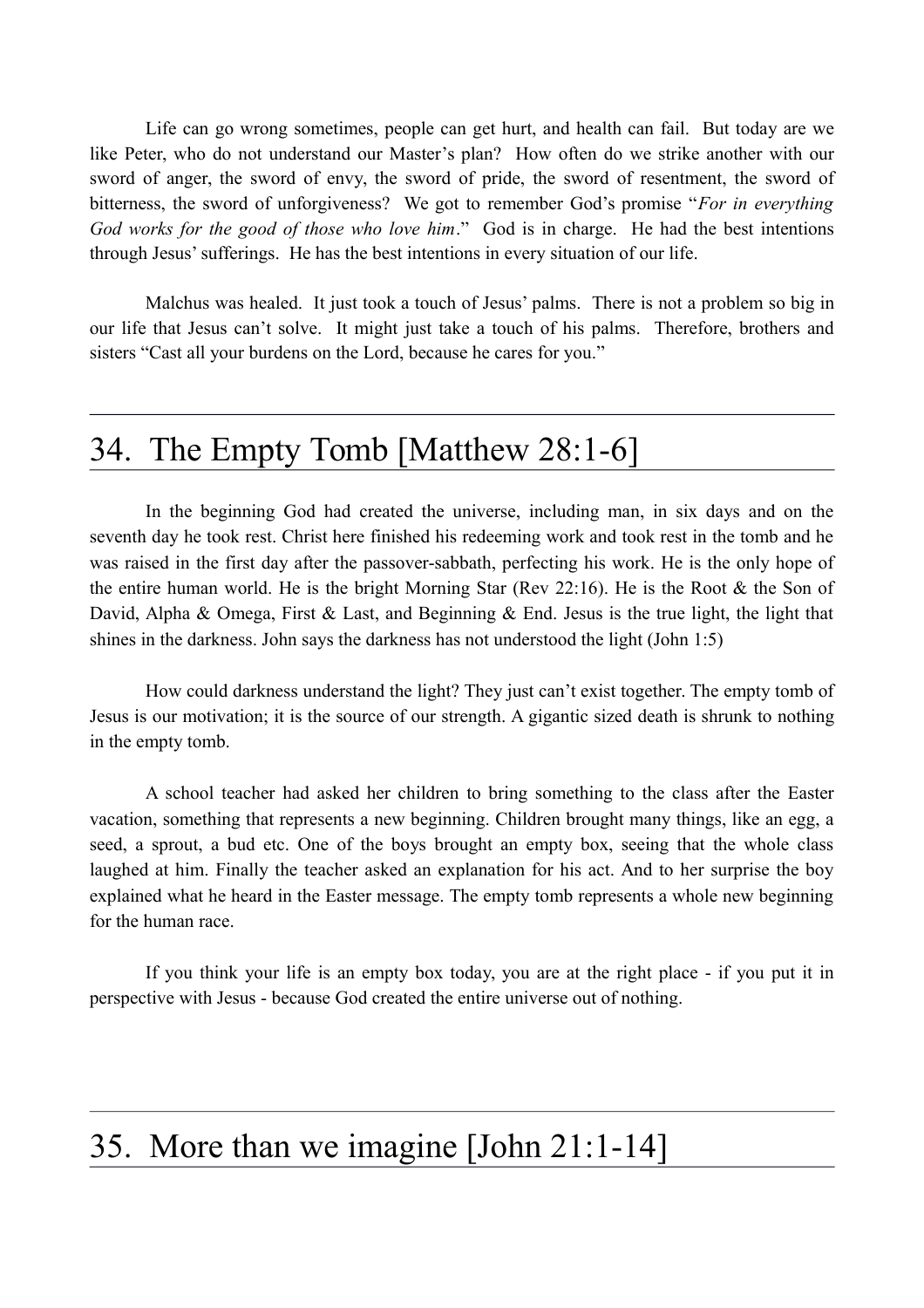God can do immeasurably more than all we ask or imagine according to his power. The sea of Tiberias, also known as the sea of Galilee, is where Jesus did several miracles, is where he walked on the water, calmed the stormy sea, and fed the five thousand. It was common practice to fish at night and to sell the fish on the morning market. These professional fisherman who fished almost all their life, worked this whole night and didn't catch a thing.

Vs. 6 He said, "Throw your net on the right side of the boat and you will find some." When they did, they were unable to haul the net in because of the large number of fish. More than we ask or imagine. Cups running over. Showers of blessings. Life to the full. God does this when we trust and obey.

#### Consider psalms 128

"Blessed are all who fear the Lord, who walk in his ways,

You will eat the fruit of your labor; blessing and prosperity will be yours.

Your wife will be like a fruitful vine within your house.

Your sons will be like olive shoots around your table.

This is the man blessed who fears the Lord."

Consider what God told the Israelites in Deuteronomy 7:

"He will love you and bless you and increase your numbers.

He will bless the fruit of your womb, the crops of your land – your grain, new wine and oil – the calves of your herds and the lambs of your flocks…

You will be blessed more than any other people; none of your men or women will be childless, nor any of your livestock without young.

The Lord will keep you free from every disease…..

Let every praise, glory and honor belongs to him, our Lord Jesus.

### 36. Believe [John 20:24-28]

The word *connected* has much significance in today's life. We just can't imagine being without our cell phone, sms, mails, missed calls etc. We have become accessible 24 hours a day. Even though it is easy to be connected to others easily now-a-days, the truth about being truly connected to others or the depth of this connection is definitely under scanner.

Why Thomas missed that all important meeting? We don't know. Not only he missed being connected with Jesus, he missed his connection (read trust) with his brothers and sisters, he missed the connection with scriptures – mistrust and unbelief has made its den in his heart.

Good things can be a distraction. Like a university professor found out recently. The university provided laptops for its students and the students keep the device open to take notes while the lecture is on. But they do engage themselves with chat, tweet, facebook, comment, mail etc. also during the class. So it is a big distraction during the learning process.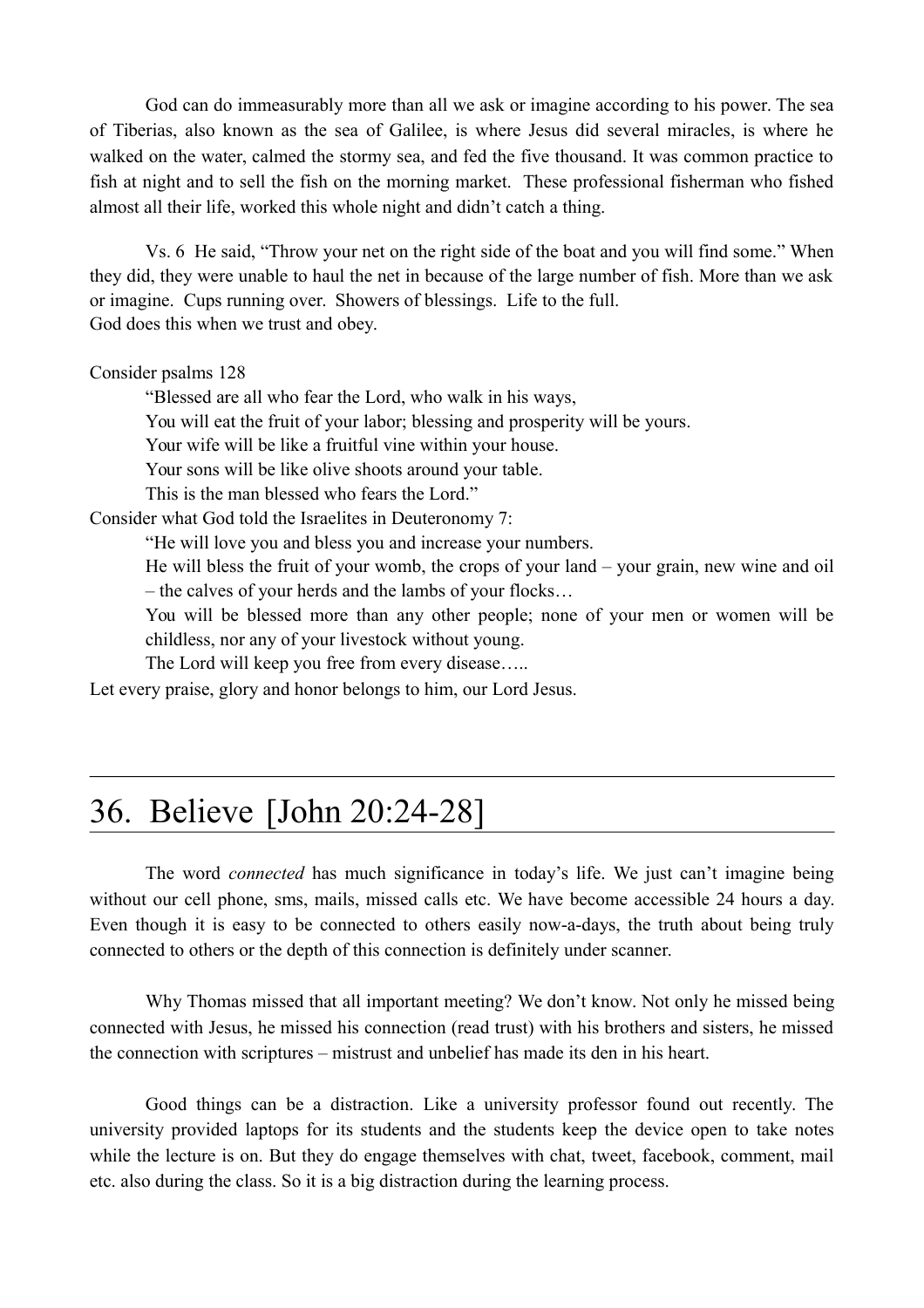What 'good things' distract you from growing spiritually – missing meetings, not being connected to Jesus and his disciples? Stop doubting and believe!

### 37. What I have I give you [Acts 3:1-8]

In chapter 2:43 Luke said "..many wonders and miraculous signs were done by the apostles. And here he is giving an example for us. The era of mighty miracles did not come to an end when they killed Jesus. But it sparks of a new era, which is even more exciting and powerful. The name of Jesus is just enough for a powerful miracle to take place.

Peter and John are going together here. If they were alive today, they would have told and laughed about how much they fought with each other and how competitive they were. Peter's repentance in the High Priests Courtyard brought about such a great change in them. When two are united together in praying, mighty miracles takes place. Indeed.

#### 38. Aeneas & Tabitha - get up! [Acts 9:32-41]

Aeneas was bedridden for eight years as a paralytic. Peter challenged him to get up and take care of his mat. A wonderful miracle has taken place in the name of Jesus. When you see someone being paralytic in their mind towards Jesus, challenge them to get up and take care of their life, you will see wonderful miracles taking place.

Tabitha was known as a good girl, like a gazelle, she was spreading happiness through her good deeds for the poor and the widows. They were grieving because they were touched by her love. Peter had no doubt, he prayed and asked her to get up. And she got up.

The era of Apostles are over, but the power of scriptures and power of prayer is still with us to see great miracles taking place in our era – the era of Holy Spirit.

#### 39. Tired and dead [Acts 20:7-10]

Eutychus decided to take the window seat that day. May be he was exhausted and was looking for some fresh air, I suppose. May be he had a bad day. And it was the day for Paul also, he went on past midnight. Eutychus fell into a deep sleep and from the third floor also. Good that